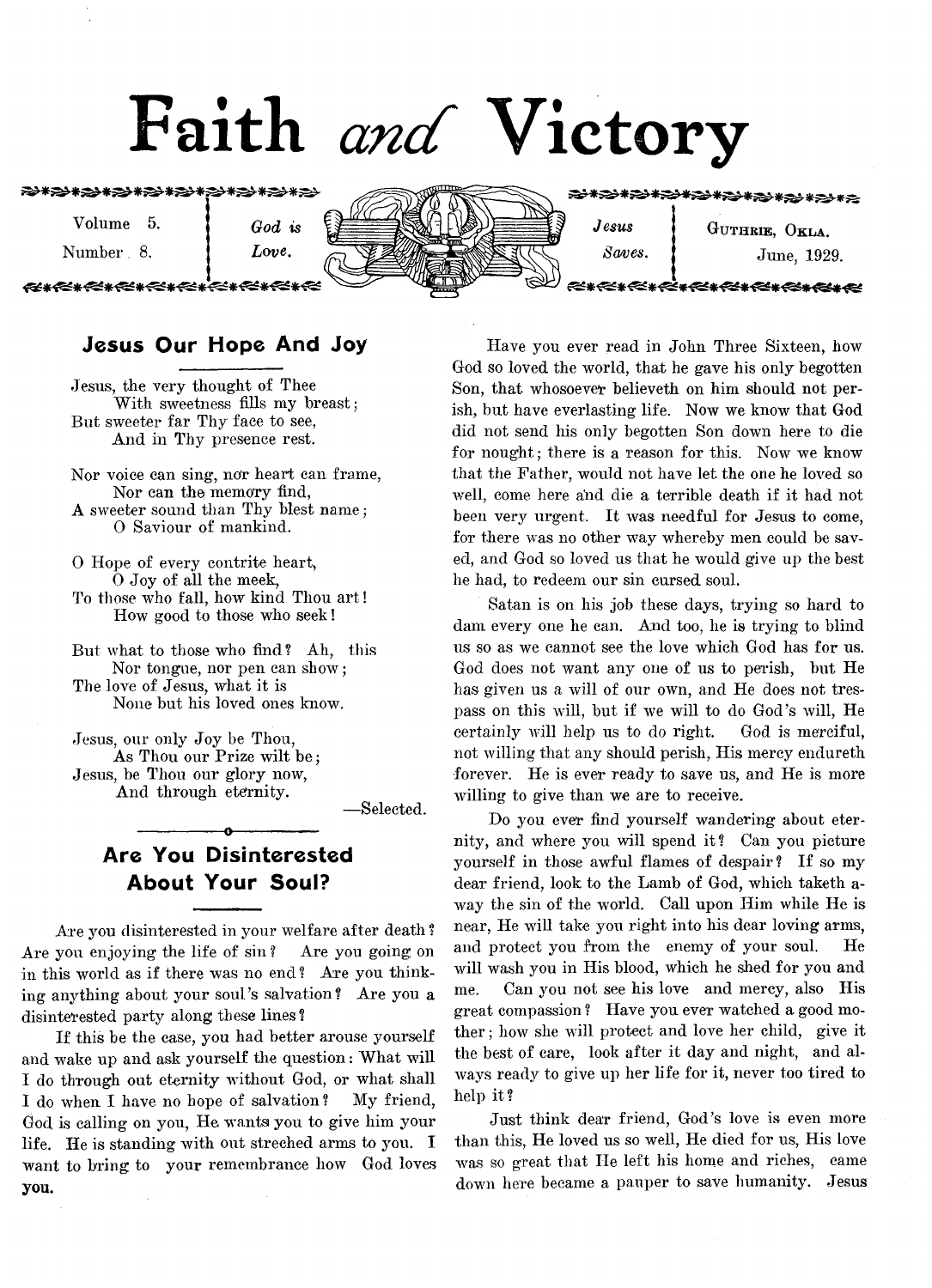had not even a place to lay his head, He was born in a manger, no one had room for Him, He was despised, forsaken, abused, but best of all He knew all this still \* He was willing to suffer for us. Oh, what love. Can you fathom such love ? There is no other love so great under heaven as this. Just what have you in this world, if you haven't God in your heart?

Think about the life you are living, no doubt you are selfish; most all that any one thinks about when they are in sin, is what can I wear ? How can I get a new dress or coat? or\* something else to make myself more beautiful and attractive. Oh, yes, I want a new car, so I can show my friends I have just as good as they have, and their not going to get the best of me, I can get a better outfit than they can. Now is not that the way a lot of folks feel about things, just as well confess to it my friend, for I know it is true, and you do too. Now listen to me dear ones, you cannot take anything out of this world, for you came into this world nacked and you will have to go out the same. And what shall it profit a man if he gains the whole world and loses his soul. What will a man give in exchange for his soul. Will you exchange your soul for a measely good time and just to dress well and look beautiful.

Let us get the salvation which God bought for us at a very dear price; and then we sure can look beautiful, for we then will have a meek and quiet spirit and God will supply all our needs. He has the whole world in his hands, He owns the cattle on a thousand hills; but He says, " Seek ye first the kingdom of God, and his righteousness, and then all these things shall be added unto you." We must first get Jesus in our hearts, then God will give us what is necessary, and what is good for us. We often want things which is not good for us. Let us read Isa. 1: 18. He says, " Come now, and let us reason together, saith the Lord; though your sins be as scarlet; they shall be as white as snow*;* though they be red like crimson they shall be as wool."

How shall this take place you may ask ? My dear friend, it is through the atoning blood of Jesus Christ.

Read Isa. 55: 6-7, "Seek ye the Lord while he may be found, call ye upon him while he is near. Let the wicked forsake his way, and the unrighteous man his thoughts: and let him return unto the Lord, and he will have mercy upon him ; and to our God, for he will abundantly pardon."

Matt. 11: 28, "Come unto me all ye that labor, and are heavy laden and I will give you rest."

Rev. 8: 20, " Behold, I stand at the door, and

knock: if any man hear my voice, and open the door, I will come into him, and will sup with him, and he with me."

Gal. 6:7, " Be not deceived: God is not mocked: for what soever a man soweth, that shall he also reap." —Ethel Lasley.

# **SIN**

What is Sin? "Whosoever committeth sin transgresseth also the law: for sin is the transgression of the law."1 John 3: 4. And more than this. "Therefore to him that knoweth to do good, and doeth it not, to him it is sin." James 4: 17. "For whatsoever is not of faith is sin." Rom. 14: 23. The word says out the mouth of two or three witness, shall every word be established. Matt. 18:16. Now, let us read again, "Righteousness exalteth a nation: but sin is a reproach to any people." Prov. 14:34.

Listen, dear reader, the first answer to the question shows that sin is a transgression of God's holy law, and if you have done something you know you ought not, it is sin. Oh, well it is the flesh that sins. Let us turn and see from the word of God, and not what we think or heard some fellow say in the pulpit or anywhere else. Now notice carefully. " Flee fornication, every SIN that a man doeth is without the  $BODY$ ; but he that commiteth fornication sinneth against His Own Body." 1 Cor. 6: 18. And again we read, " But those things which proceed out of the mouth come forth from the heart; and they defile the man. For out of the heart proceed evil thoughts, (which is it that sins, the fleshly man or the inner man?) murders, adulteries, fornication, thefts, false witness, blasphemies: These are the things which defile a man." Matt. 15:18-20. See also Mk. 7: 20-23. Now you want to condemn the fleshly body, but Paul only condemned sin; not the flesh, see Rom. 8: 3.

Now let us read again, so we will get this thing called sin located thoroughly, so we will not lay it on the wrong fellow. Now read carefully and prayerfully, and without any self justification. "For SIN SHALL NOT have dominion (Die. sovereign authority) over you: (Die. including one or more persons) for ye are not under the law, but under grace." Rom. 6: 14. Now to lay it on the flesh, is one of the devils patents, and he is sure to take care of his patents. But reader, we are not yet through with this proof; lets read again in the same chapter and about the 18th verse begining; Listen! "Being then made FREE from sin, ye (Die. plural of the second personal, mean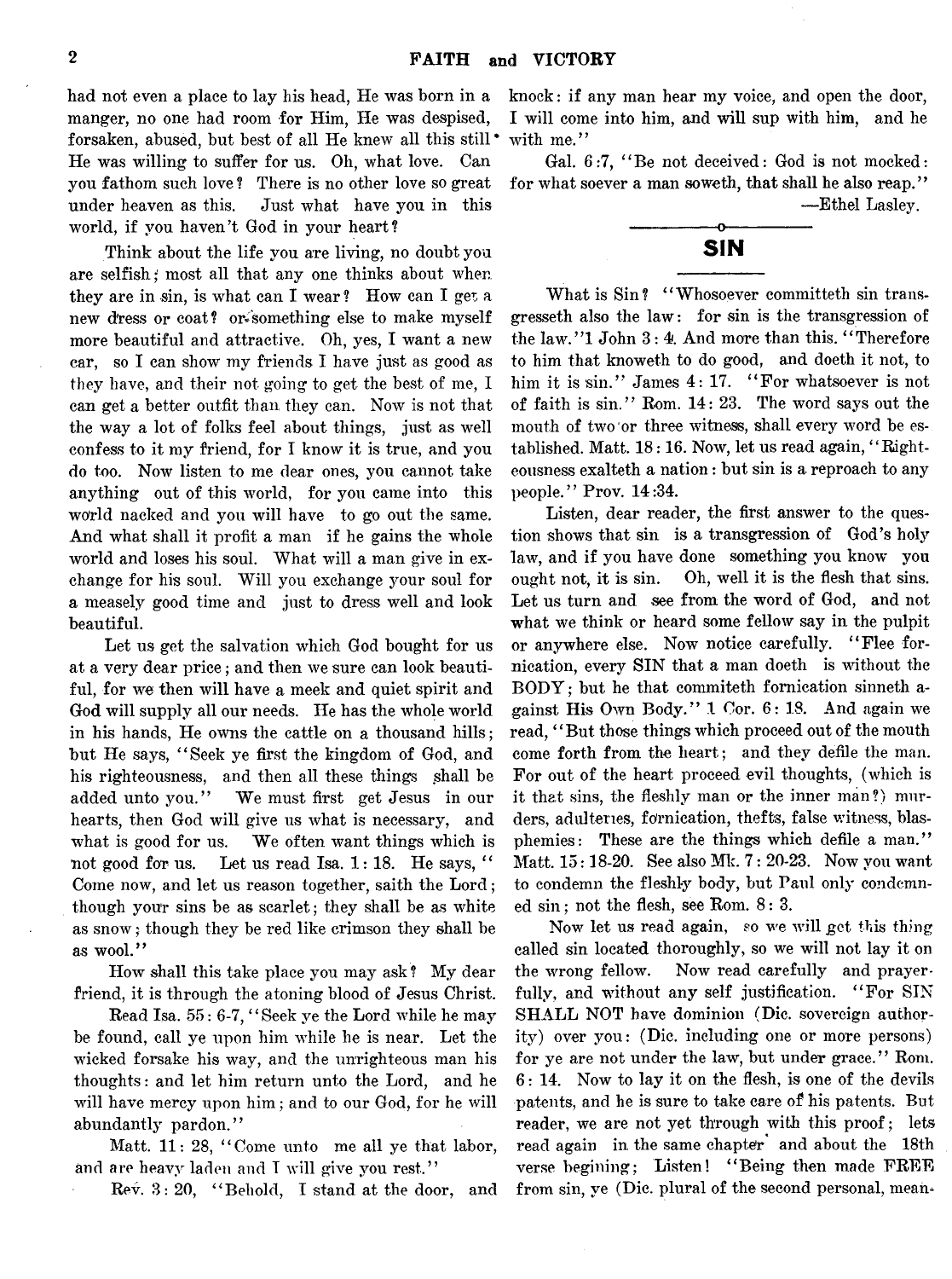ing more than one) became the servants (more than one) of righteousness. I speak after the manner of men, because of the infirmity (unsound) of your flesh: fot as (past tense) ye have yielded (Die. to give up) your MEMBERS (any member of fleshly body) servants to uncleanness and to iniquity unto iniquity; even so now yield your members, (parts of the body, mouth, hands, feet, etc.) servants to righteousness unto holiness. For when ye were the servants of sin, ye were free from righteousness."

Now if love is in the heart for some suffering one those hands or the mouth will so act as to manifest the love that is in the heart in administering unto their needs. The outward man is like a pitch fork in the hands of a workman in the hay field, he uses the pitchfork to put the hay where it needs to go, and then the hands are used in like manner.

Now, dear reader listen again, and we will read again, "If we say that we have fellowship with him, and walk (proceed to move about on feet) in darkness,  $(\sin)$  we lie and do not the truth: But if we walk in the light as he is in the light, we have fellowship one with another, and the blood of his Son cleanseth US from ALL sin." 1 John 1: 6-7. Now dear reader, did you notice there that it said from all sin ? Well, that surely gets the sin also that you are trying to lay on the flesh. Now just be honest with yourself, and with God and I am real sure that you will not try any more to lay these sins you are committing on the flesh, but just repent and get really saved from sin, for that was the mission of the Son of God, to save his people from their sins. Glory be to Jesus, for His cleansing blood that washes white as snow.

Now, here is another point worthy of your consideration. If you are allowing that fleshly body to sin, your soul is guilty, because it is in the control of the innerman, because the word truly says, " Whosoever committeth sin is of the devil," but Paul said, "I beseech you therefore brethren, by the mercies of God, that ye present your bodies a living sacrifice, holy, acceptable unto God, which is your reasonable service." Rom. 12: 1. Now did you note that it said a living one, but not a dead body. Dead in sin and trespasses; No, no, well praise the good Lord, this is too plain for you to be justified in laying the blame any longer on the body, that your soul is responsible for.

Now lets answer some more of the first question; What is  $\sin$ ? Well unbelief is  $\sin$ . Heb.  $3: 12, -4: 11$ ,  $-1$  Tim, 1: 13. Hatred is sin. 1 Jno. 2: 9-11,  $-3$ : 15,— 4: 20. To have more than one living companion at the same time, is sin, which is called adultry in the word of God. See Matt. 5: 28,--19: 9,--Mark 10: 11- $12, -7: 21.$  And here is the penalty. See 1 Cor.  $6: 9$ ,  $-$ Heb. 13: 4,  $-$ Gal. $\cdot$ 5: 19-21. And many more we could give on this one awful-sin which is being committed-by many, even many so-called preachers; and among such-is the word of God denied, and yet pretend to preach the gospel. Shame on the devil. The pride in the hearts of people is sin. Let us notice this one very carefully, "Talk no more so exceedingly proudly; let not arroganey come out of your mouth: for the Lord is a God of knowledge, and by him actions are weighed. " 1 Sam. 2 : 3. The Lord says he hates it. See Prov.  $6: 16-17, -8: 13$ . He also said that those that are proud, are an abomination to him. Prov. 16: 5. " An high look, and a proud heart, and the plowing of the wicked is sin." Prov.  $21: 4, -21: 24$ . It always goeth before destruction. Prov. 16: 18. And it will take in all the latest styles and fashions which are unbecoming to godliness. Love of the world is sin. 1 Jno. 2: 15-17. Taking from or adding to the word of God, is sin; and an awful sin, infact it is not to be forgiven, because we read these words, " For I testify unto every man that heareth the words of the prophecy of this book, If any man shall add unto these things, God shall add unto him the plagues that are written in this book: And if any man shall take away from the words of the book of this prophecy, God shall take away his part out of the book of life, and out of the holy citv, (Church) and from the things which are written in this book." Rev. 22: 18-19. You will note carefully his part is to be taken out of the Lamb's book of Life, and not only so, but out of the holy city, which is the Church ; and yet not only that, but the things which they once knew and understood is taken from them.

So dear reader, you had better be very careful how you handle the word of life. In conclusion, we will say, sin is broad in the land, so then let us take warning. "Awake to righteousness and sin not." 1 Cor. 15: 34. — C. M. Hicks

#### DO YOU KNOW

- *That* " The GIFT of God is Eternal Life through Jesus Christ our Lord?" Rom. 6: 23.
- That "By Him all that believe are justified from all things?" Acts 13: 39.
- *That* "There is therefore now no condemnation to them which are in Christ Jesus?" Rom. 8: 1.
- *That* " As many as received Him, to them gave He power to become the sons of God, even to them that believe on his name?" John 1: 12.
	- " / *know whom I have believed*." 2 *Tim.* 1: 12.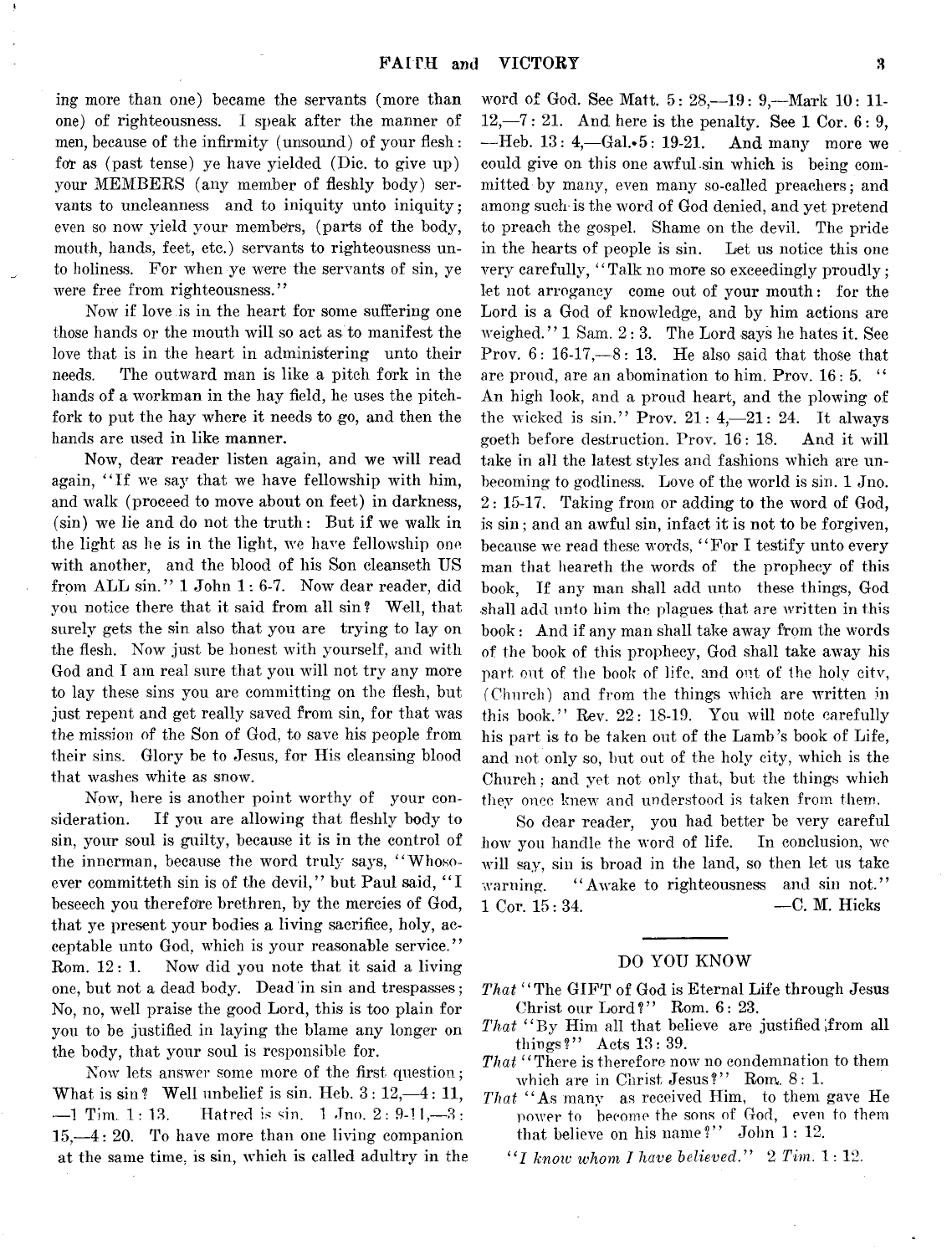# **FAITH AND VICTORY**

FAITH and VICTORY is published and sent out in the interest of Jesus to His little flock scattered abroad, by yielded members of His Body at Faith Publishing House.

Faith and Victory will be sent free of charge to all who ask for it, as often as God permits by leading, blessing and supplying.

This Bible truth is kept going out by free-will offerings. Matt. 10: 8. 2 Cor. 9 : 7, 8. 1 Cor. 9 :11,12

Offerings sent in to us will be thankfully received as from the Lord and used in the futherance of the gospel work as God directs. All personal checks and gospel work as God directs. money orders should be made payable to Fred Pruitt, or "Faith Pub. House."

If you want a roll of six "Faith and Victories" each month to hand out, just send us your name and address with request.

(There will be no charges ever made against you<br>Faith and Victory). ADDRESS: for Faith and Victory).

FAITH PUBLISHING HOUSE,

920 W. MANSUR ST. GUTHRIE, OKLA.<br>hone No. 1523-J. U. S. A. Phone No. 1523-J.

iiiiiimiiiiiiiiiiiMmimimiiiiiiiiiiiiiiiiiiiiiiiiiiiimiiiiiiiiiiiiiiiiiimiiimiiiiiiiiiiiiimiiiiiiiiiiimtiii

#### EDITORIALS

When Bro. Paul wrote unto the Corinthian brethren, he declared unto them that " he determined to know nothing among you, save Jesus Christ and Him crucified."

The great trouble with the religious world to-day is that there are entirely too many men professing to follow Jesus that know and teach nearly everything else except Jesus Christ and Him crucified. There is much wresting of scriptures by carnal minded men who are filled with the wisdom of the world and palm themselves off as leaders in spiritual matters; such as this confuses the minds of many honest souls and causes them to wonder, where is Christ? It seems to us that the world to-day is in as bad a condition spiritually as it was when Jesus was here in person. Nearly all of the recognized spiritual leaders of his day were rebuked by the Lord for their corruptness and hardness of heart; very few of them knew Christ, but kept looking for the Messia to come. A few humble ones which were under their power and influence more or less, knew the Christ and followed Him. As it was then, so it is now, a few love the crucified way and follow the Lord while the majority are following blind leaders that strain at a knat and swallow a camel. They heap to themselves teachers having itching ears ( teachers that itch to hear themselves praised and honored) they itch and listen to know what and how to preach to please the people. Such teachers serve their own belly (lustful, carnal desires) and not the Lord Jesus Christ, they are enemies of the cross; from such turn away and study to be doers of the word in spirit and in truth: for it is the doers of the word that are blessed.

We have heard a good many saints testify that they had come out of sectism and that sectism was out of them; this sounds good and is good if true, for sectism is a cut off part, a portion severed from a body and of course no one wants to endorse and fellowship a body of people that is severed from Christ, (the true Vine) from which all are nourished. We believe that a good many souls have come out of sectism and that sectism was taken out of them by the cleansing stream. We also believe another thing and that is that many who once were delivered from sectism are now blinded and sectism has gradually worked into them again; inso much that they can feel at liberty to pray, testify and feel at home in sect meetings and also fellowship sect preachers and teachers; these kind are the most dangerous workers among the saints of God, as they have been with us and know the language of Canaan and by fair and plausible speeches deceive many, by their broad-cast teachings they gradually work sectism into the hearts of many earnest and devoted saints until they begin to think that sectism is not so bad after all. Satan is a cunning, slimy worker and will love you into his kingdom, if he cannot get you otherwise. Satan has love, but it is not divine love, it works through pride, lust and desire for self-praise and honor and thereby they carry with them a great multitude of people. Pride in men's hearts, causes them to want to be considered wise and to have others to honor them as a great benefactor or as some one in great favor with God, and in this way they are led on to destruction. A desire to be wise and great was one temptation that Adam and Eve yielded to, and incurred the wrath of God upon them. The serpent (which was Satan) told her that they should not die, but that it would make one wise to eat the forbidden fruit, they would be as god's knowing good and evil, it was pleasing to her to think she could be wise and as a god. " And when the woman saw that the tree was good for food, (appetite, lust) and that it was pleasant to the eyes, (lust of the eye) and a tree to be desired to make one wise, (lust of fleshly pride) she took of the fruit thereof, and did eat; and gave her husband with her and he did eat." In this way they were intised through lust to disobey God, and thereby lost favor with God. The same devil and the same lust and pride is in the world to-day and that causes confusion, drifting, back-sliding and sects and many other troubles existing in Christiandom.

Getting into sects and making sects, seems to be an easy matter for men to do. For instance a man may get saved and filled with the Spirit and gain much knowledge of spiritual truths and then become inflated, self-willed and so darkened that he begins to think that no body is saved but him and the few that will bow to his peculiar ideas and look upon him as a favored prophet of God. One that passes a decision and thinks it can not be questioned; sometimes you hear them say, "you can't teach me anything," and they will show hardness of heart by having no mercy and failing to be longsuffering with those who desire to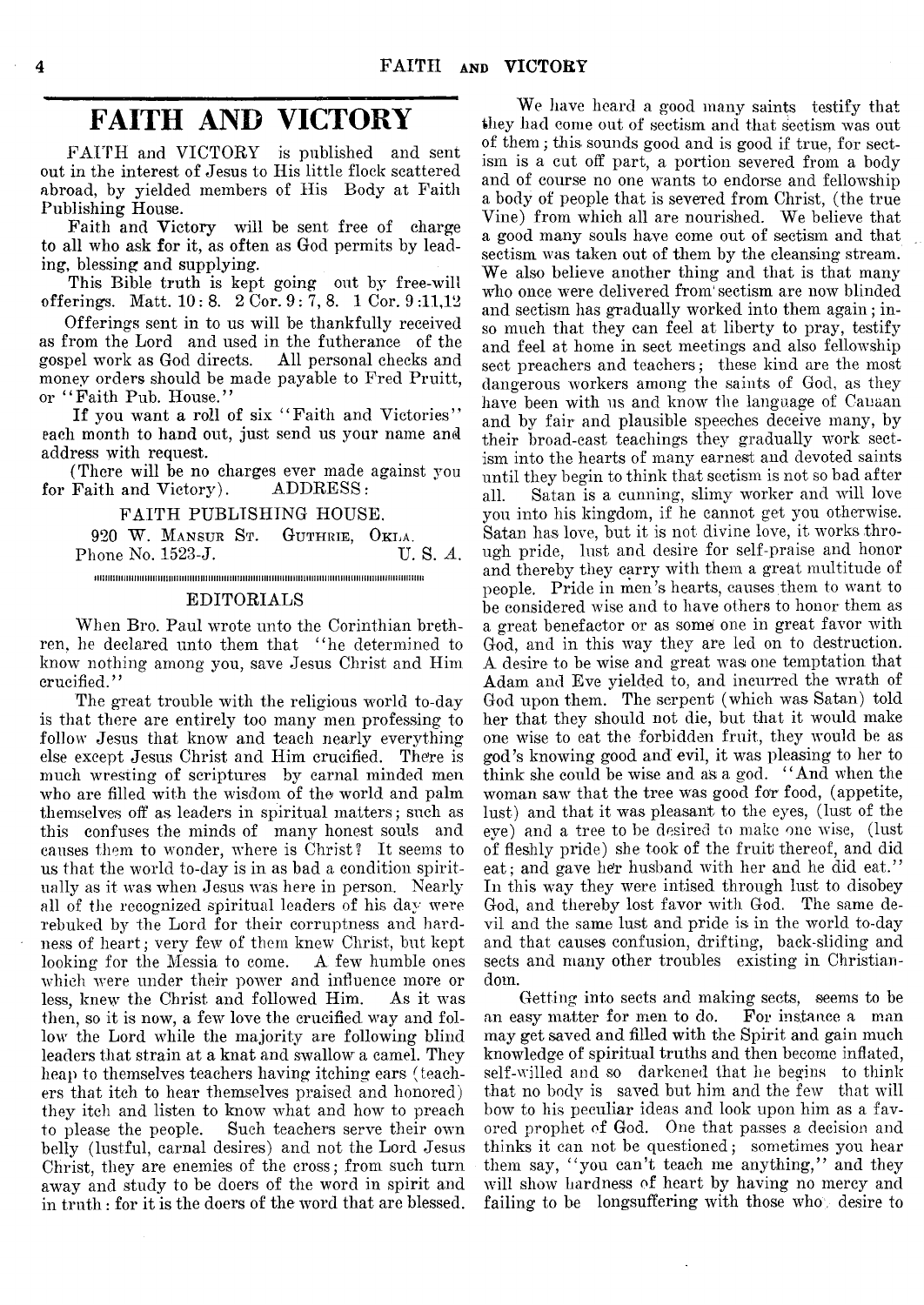teach them the way more perfectly, in these things they make themselves into a sect, having a few following them and cause much grief to souls that are being severed from the true body. When members are thus being entised and severed from the true body, it causes hearts to bleed and souls to be grieved and the proper functioning and work of the true body is hindered and much trials and tests are upon true saints until God heals the wounds by the replacing of other willing members. All these things and many other grievious conditions, the true saints must needs put up with while journeying through this world of sin and sorrow.

#### $0 - 0 - 0 - 0 - 0 - 0$

It seems that the " Christian Science" doctrine is getting hold of many people and alluring them away from the spirit and truth of the Bible and some have asked us for tracts which show up the wrong teachings of this sect. We do not have any printed on this subject, and if any of our readers can send us a testimony of how they were delivered from this teaching, it would be appreciated; it might be the means of helping some one else to get free from this wrong influence. A testimony on this subject should be written to the point, and not too much detail matter that would tire the reader.

#### $0 - 0 - 0 - 0 - 0$

The minister's meeting held at Tulsa, Okla, during the fore part of May, was, we believe, the best meeting of its kind that we have had the pleasure to attend; the number present was not only larger, but the teaching and preaching was deep and very instructive, unity, harmony and fellowship was every where evident and the church, both visible and invisible was taught and shown forth by the scriptures. Besides a large number of ministers from the state of Oklahoma, there were B'ro. John Strech and Sis. L. V. Anderson of Mo., and Bro. S. T. Walker and Sis. Mildred Dent of Calif, present to encourge with spiritual gifts. Four were ordained to the ministry by the laying on of hands by the presbytery.

#### $0 \rightarrow 0 \rightarrow 0 \rightarrow 0 \rightarrow 0$

Those who dig deep and lay their foundation upon the Rock (Christ) need not fear the storms and winds that blow nor the rains and hail that beat against their house as this foundation is sure and eternal and will safely make them stand when all other foundations are broken up and come to naught. Though the worldly minded may look upon God's people as peculiar folks, yet they will also discern and see that they are zealous of good works which is a very prominent mark of a saint as they are all zealous to get the truth to the souls of men and are willing to spend and be spent that men and women may know the way that leads home.

#### $0 - 0 - 0 - 0 - 0$

After waiting on the Lord for some time in prayer for means to print the tracts entitled. "Walking<br>in His Steps" by G. E. Harmon. And "Pride and in His Steps" by G. E. Harmon. And "Pride and Worldliness." by Artic Bowers. We have received Worldliness," by Artie Bowers.

nearly enough, and some more promised to print four thousand each of these tracts and those wishing these tracts, can now send for them as they are ready; we also have several other new ones printed, which we believe will be a blessing and a help to souls. Those sending in means here for the printing work can be assured that it will be used for the futherance of the gospel. We are burdened to print many more tracts and to keep the paper going out regular, we are praying the Lord for a good supply of paper and other needed material so that the gospel will not be hindered from going to the people, we are asking God that all pure minds may be stirred up to be at their best for God. We only pass through this world once, so let us do all we can to promote the truth in the earth. God is keeping a record of our deeds, whether they be good or bad; let us not become hike warm, but continue to be zealous in the greatest and most important work in the earth.

### ---------------- o---------------- CAMP-MEETING NOTICES

The California State camp-meeting will be held here in Los Angeles: on the corners of Central Ave., and 20th St. from June 21st to end of month. We will be pleased to have all saints come that feel led of the Lord.

Any one wishing to learn particulars can write Bro. L. E. Davy of Duarte Calif., or Bro. G. E. Hormon of Glendale, Calif. 334 Arden Ave. Phone No. -I. Edith Kriebel.

The camp-meeting at Nesho, Mo., will begin July 4th, continuing ten days. We want all the saints to come. Bring bedding. The meeting will be run on The meeting will be run on the free-will offering plan. All who want to send an offering, send to John Strech Gen. Del. Neosho, Mo. or Mrs. Wj. J. Allen Neosho, Mo. R. 7.

We are expecting the Lord on the ground, which will make it a heavenly place.

The camp-ground will be one block east and three blocks south of Government Fish Hatchery. Rooms will be furnished. Everybody invited to come and feast from heaven.

For futher particulars write John Strech, Gen, Del. Neosho, Mo.

The Hammond, La. camp-meeting will be held this year July 12th to 21st inclusive. Hammond is 50 miles east of Baton Rouge and 55 miles north of New Orleans. It is on Illinois Central R. R. Campmeetings have been held on these grounds for 22 years.

We are expecting a number of ministers from different states to be present to preach the full gospel in the old-time purity and power. We will gladly care for all who come. Those who cannot come and yet desire to help the meeting in a financial way, can send what the Lord is leading you to send to Robert Forbes, Box 543 Hammond, La.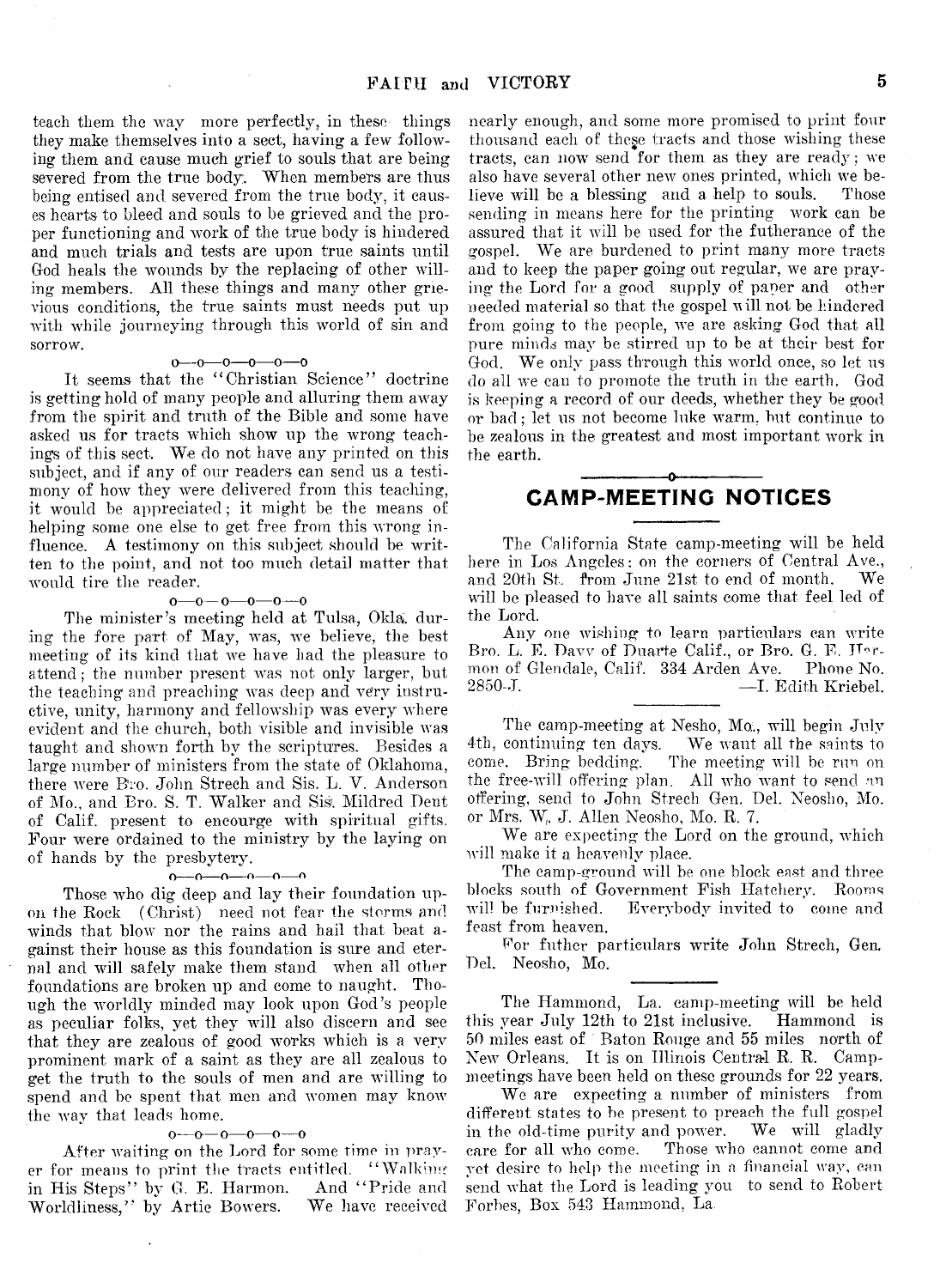Bro. W. M. Wilson of Canehill, Ark. announces that they will have another camp-meeting at that place<br>this year beginning on the nineteenth of July. The this year beginning on the nineteenth of July. saints ought to get under the burden for this meeting and make it even better than last year. He is expecting more people this time than before.

The meeting will be run on the free-will plan, as it was last year. The location is good and there is no reason why there should not be another good meeting at that place.

Canehill, Ark. is in Washington Co. 4 miles southeast of Lincoln, Ark. It is on a branch road of the Frisco, running from Muskogee to Fayetteville. The mail car runs from Lincoln to - Canehill twice a day. All coming from the north in cars, come by Fayetteville. Canehill is 21 miles southwest of Fayetteville. Those coming from the southwest, come on the highway to Lincoln. Those coming from Fort Smith or Van Buren, come on the highway to Fayetteville.

Everybody is invited to come. It will be run on the free-will offering plan. ground for tents. Those wanting rooms furnished or unfurnished, please write us in time also any other information you might want.

All come to care for themselves as far as possible.<br>will have straw for ticks. We will need some We will have straw for ticks. knives and forks, spoons and dish-towels for use in the meeting.  $-W$ . M. Wilson.

The Missouri State Camp-meeting of the Church of God, will be held August 15 to August 25, at Springfield, Mo. Corner Fort and State St., as was announced last October. The congregation extend a hearty invitation to everybody, both saved and unsaved.

We are expecting an old-time camp-meeting, where the Lord will bless in mighty power, in saving, sanctifying, and healing. Everybody come praying. We expect ministers present to preach the old-time truth.

Let everyone come to care for themselves as far as possible. As all understand it is necessary to have provisions to carry on a camp-meeting. We think it would be well to begin to ask the Lord, "What would<br>you have me to do?" It might be the Lord would It might be the Lord would have you to plant some vegetables, or raise a few chickens. This camp-meeting will be run on the free-will offering plan.

All who desire rooms or any information, please write to H. G. Pletcher, 731 S. Missouri Avenue or E. D. Gibson, 717 S. Lexington Ave. Springfield, Mo.

NOTICE! The former phone number, 3888-W.,<br>been changed to 7898. —Mrs. L. V. Anderson. has been changed to 7898.

The camp-meeting of the Church of God will convene at Boley, Okla,, Aug. 16th to the 25th inclusive.

Let us begin now to prepare and pray that God may give us a glorious meeting. And many precious souls may be saved from sin. Particulars later.

—M. J. Phillips. Box. 391. Boley, Okla.

The Tent Meeting of the Church of God, at Waco, Texas, beginning August 15th to continue three weeks or as the Lord leads. Let all the saints in Tex. begin to make preparations for this meeting, to make it a real success to the Salvation of many souls, and the Sanctifying of many believers, and the healing of the sick.

Bro. John Strech from Mo., is expected with other help from Okla. Now as many as possible should come and help make this meeting a success. And those who cannot come and wish to help in other ways; may send in their means to help out financially. You may send in eatables, such as vegetables; and those who wish to give of their means, may write, phone, or call on C. M. Hicks. 116 Turner St. Waco, Texas. Phone No. 6731-W.

Those coming by Interurban may get off at either Rose or Hood Sts. or Elm, as Tent will be one block North of Elm, between Rose and Hood Sts. Those coming by R. R. can get on Street cars at 4th and 8th Streets and get transferrs to either East Waco, or Bell Mead, get off as above. Plenty room to camp on the grounds. For further particulars, write C. M. Hicks, 116 Turner St. Waco, Texas.

The Akron, Ohio camp-meeting of The Church of God will begin Julyl, and continue as long as the Lord leads. This is a new field, and ministers needed. A cordial welcome is extended to all.

For particulars, address: U. Brown, 640 Roscoe Ave. Akron, Ohio. Or II. Robinson, P. 0. Box 762, Okmulgee, Okla.

The Hennessey camp-meeting, will be held the Lord willing, from Aug. 30th to Sept. 15th,. Hennessey is on U.S. Highway. No 81. Also C.R.I. and P. R. R.

We are expecting good things from the hand of God. Any one desireing tents, be sure to notify us in plenty time as the tents must be ordered from Okla. City.

For futher information write: Ulysses Phillips Dover, Okla. -----------------o----------------

#### OBITUARIES

Joseph Hiwiller was born Mar. 4, 1867, and departed this life Apr. 3, 1929. Deceased was aged 62 yrs. 29 days.

He was born at Red Bank Clarion County, Pa., and lived there until about four years of age. When he moved with his family to Sligo, where he grew to manhood. He was united in, marriage to May Fonner May 28, 1891. To this union, Seven children were born four having preceded him to the other world.

He leaves to mourn his death, his wife, Mrs. May Hi wilier, one son Thomas, two daughters Ivy and Violet. One grandson, Thomas Anthony, four brothers and five sisters.

Mr. Hiwiller was a Christian, being a member of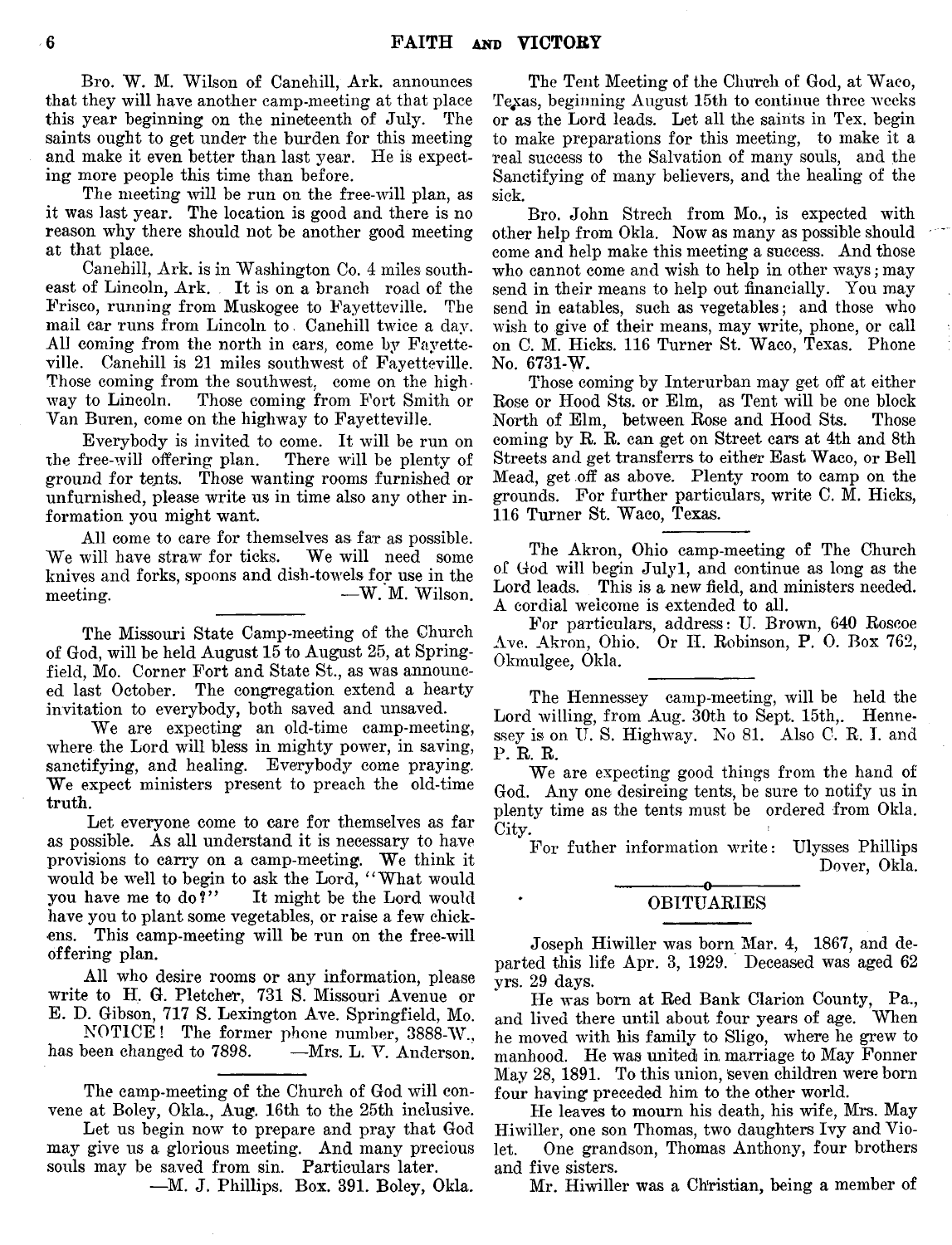The Church of God.

A large number of friends and relatives gathered to be at the service; and the Lord blessed in speaking the truth to this gathering of people. was found in Num. 23: 10. "Let me die the death of the righteous, and let my last end be like his!"

Funeral services were conducted by Bro. C. L. Houck of New Bloomfield, Pa., and Elder J. M. Mc-Kinley of Distant, Pa,

A precious one from us has gone,

A voice we loved is stilled,

A place vacant, which ne're can be filled. God in his wisdom, has recalled

A boon we love is given;

Although the body slumbers here His soul is Safe at *home* in *heaven.*

Bro, Samuel Aker was born in Johnson Co. Ky., Oct. 28 1861. Died May 3rd 1929. Having lived 67 yrs. 6 mo. and 6 days. lie was united in marriage to Mary Webb of Johnson Co. Ky. in 1904. To this union was born two children, a boy and girl. May and Samuel. May died in infancy.

Bro. Akers leaves to mourn his loss. His wife and son, and a host of friends. He was loyal to Christ and to the truth. His faith in the Church of God as a divine institution never wavered.

For spine years back he had been afflicted with<br>ma and was very frail in body. But while the asthma and was very frail in body. outward man perished, the inward man was renewed day after day. He was stricken on Wednesday with Kidney trouble and passed away on Friday. As the end drew near, he gave those at his bed-side the full assurance that he was ready to go.

We shall all miss Bro. Akers from our midst. He was one of the three trustees for the Church property here. He was one among the number that knelt in prayer on the grounds the day we met to stake off the foundation for the chapel.

Funeral services conducted by the writer, John H. Strong of Chillicothe, Ohio. Eceel. 8: 8.

> We will miss thee from our door dear brother We will miss thee from thy place. A shadow over our congregation is cast We miss thy kind and loving hand— We miss thy kind and earnest care, We will miss thee everywhere.

James L. Glasgow was born near Kirksville, in Adair Co. Mo. March the 6th 1858, where he lived until 1899 at which time he moved to Okla. Residing in Guthrie until he passed away at his home May the 31st 1929, at the age of 71 years, two months and twentyfive days.

On Feb. 3rd 1885, he was united to Miss. Eva James at Macon, Mo. To this holy wedlock was born six girls and one boy; five of whom survive : Mrs. L. B. McIntosh of Hope, Ark., Mrs. A. T. McWethey, of

Oklahoma City, Okla., Mrs. 0. L. Grider of Parkville, Mo., Mrs. Clint Whitmore, of Bristow, Okla. and Mrs. W. W. Canfield of Oklahoma City, Okla.

Besides his children, he is survived by his wife: Mrs. Eva Glasgow, Eleven grandchildren and three great grandchildren, three brothers and one sister.

For thirty years he has been a true and faithful follower of God and a minister in the reformation. He was a kind husband and loving father and will be greatly missed by his family and friends. All the children were present at the funeral services except Mrs. L. B. McIntosh.

Burial services were held on Sunday June the 2nd, officiated by Bro. W. II. Shoot of Guthrie, Okla. Subject of discourse was found in the twenty-fifth chapter of Matthew, concerning the giving of talents. The message was directed mostly to the unsaved, with a portion to the comfort of the family and concerning the life and devotion to God of our departed brother.

We have been inimately acquainted with Bro. Glasgow for the last ten years and know him to be a man that was fearless in declaring truth from the Bible, was zealous for the cause of Christ up to the last. On the day that he passed away, *we* received a phone message from his wife asking us to come and pray for Bro. Glasgow as he was sick. On entering the room we at once observed that he was a very sick man. We read some from the Bible, knelt and had prayer, then anointed with oil according to the word, laid hands on him and prayed God to touch his body and give relief as he was in great pain. The Lord verified his promises and touched his body and he testified that he was so encouraged, felt so much better and was not suffering pain.

He lay on the bed and talked to us for over a half hour about certain meetings he had held and many other things concerning the kingdom of God, just talked like a well man. He said that he was ready to go or stay just as it pleased the Lord. I wish to say that while Bro. Cramer and I were there that morning, the Lord gave much victory in prayer and a heavenly calmness and sweetness settled down upon us, making it a heavenly place and we were at loth to leave as it "was good to be there." After we left (from what Sister Glasgow tells us) it could not of been over thirty minutes when he called for a drink of water. She went to the well to get him a cool drink of water, when she returned with it, she found that he had passed away, showing very little signs of life after her return. Thus our dear brother departed this life to meet his reward.

His life on earth is ended now,

This brother whom we loved has gone, But may Christ's saving truth he voiced In hearts of men live on and on.

And may the loved ones left behind

Let not the precious thought grow dim That though no more he can come here

ż

If faithful they may go to him.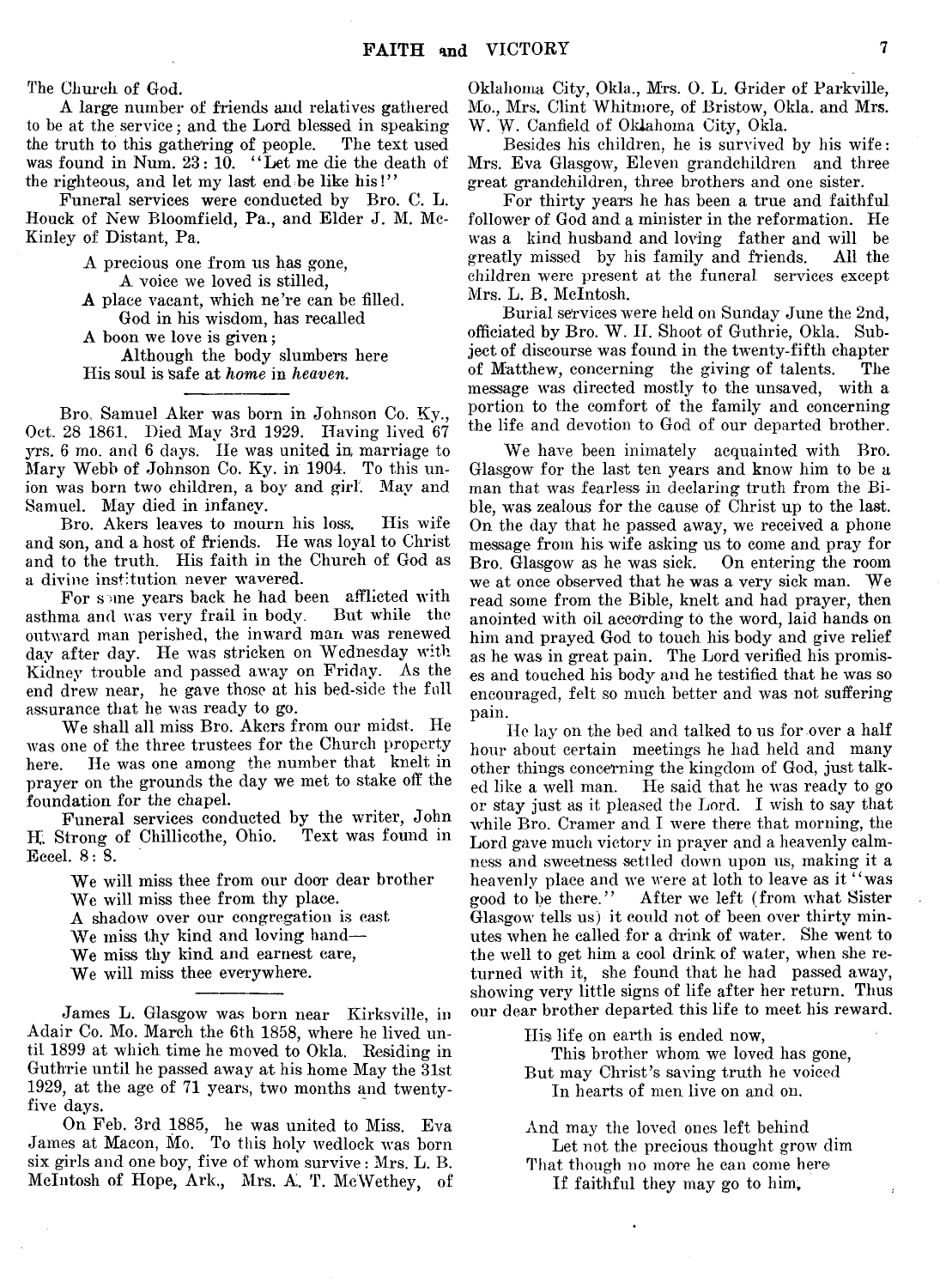For there is comfort for our hearts, When torn by loss of ones we love, To know they have but journeyed on To that fair heavenly home above.

# -----------------o---------------- A Letter From Robert Longley

Suva, Fiji Islands,— Dear Bro. Pruitt, family and W orkers:- Greetings to you all in the name of our Risen Savior and Lord. Who is truly alive and at the right hand of the Father in Heaven, and we prove day by day that He ever liveth to make intercession for those of His trusting children who are yet in the world (but, praise His name, not of it) where we often meet with tribulation, sorrows, pain and tears, but similar grace and faith that enabled Paul to say, "Nay, in ALL these things we are more than conquerors through Him that loved us," will surely abound in abundance to our souls. May we ever be "steadfast, unmoveable, always abounding in the work of the Lord," for the time seems near when our eyes shall behold the things our Father has prepared for them that love Him.

I hope that all of you there in the printing office have been keeping well and that the work of printing and sending out the Gospel is moving along as the Lord sees best. I have received and greatly enjoyed the February " Faith and Victory" and also a young man here who is not very well or able to be about much and to whom I give the papers to read, was especially touched by the letter from P. W. Rozell, who is in prison at Jefferson City, Mo. He said that he wanted to write to this man as he had invited anyone wishing to do so to write to him. I told him, certainly, to do so as it would be a great blessing both to himself and to this dear man in the prison.  $\tilde{I}$  was also encouraged by all the articles and testimonies. May God bless both you and all who toil and labor there in the office and those who witness for the Lord by the articles and testimonies.

I am thankful to be able to say that since the Lord took away the severe soreness from my throat and the weakness caused by this and the fever, I have been feeling real well again. Too, the weather is not so hot as it was at that time. Deve, my Tongan friend seems to be growing in grace, and loves to read and study in the Bible. The little children are always glad to sing some little songs and to hear the Bible stories about the pictures from a roll. I am encouraged to sow the good seed of the Gospel and am certain that some at least will find its way into good ground. There are some Solomon Island boys too that love to have food from God's Word, and as a rule they are more real and sincere and have a better grasp of real salvation than the Fijian, Some of my Indian, boy friends also came to my room and we had some singing, reading and prayer. In fact, in some ways I have gotten greatly attached to the little work the Lord opened here

to do.

How fast this new year seems to be going. No •doubt the saints there will soon be preparing for campmeetings. I hope the Jail and County Farm meetings are being blest of the Lord.

I see I must be closing for now, and will write more when I hear from you again. May the Word of God's grace continually build up your souls on the unshakable Foundation that is laid, even Jesus Himself. In Prayers and His love, I remain ever your Bro.,

—Robert Longley.

#### A PEW PARAGRAPHS OP A LATER LETTER.

Suva, Fiji Islands.— Dear Bro. and Sister Pruitt, family and workers:-- Truly the Lord is "above all" (things or circumstances) and it is good to have Him to govern our lives, keep us in the hours of peril, correct and chasten us when needed, and shepherd us all along the way. Praise His name. It is a joy to be privileged again to send you all fervent greetings in His dear name.

I received the offering of twelve dollars in your letter, Bro. Pruitt and through you I want to thank Bro. Crist, Sister West and all others who sent of their means, and pray that God shall richly bless them and you.

In four more days I shall have been in Fiji three years. In some wavs it seems longer than that.—In others it seems the time has passed like a wheel.

Bro. Lees, of whom I have mentioned in previous letters, is sharing my room with me for the time being, till his wife and little boy return from New Zealand. He is genuine and I have certainly enjoyed his fellowship.

Ever your Bro. in Christ, -- Robert Longley.

"Pray One For Another"

"I cannot tell why there should come to me

-----------------o----------------

A thought of some one miles and miles away; In swift insistence on the memory,

Unless a need there be that I should pray.

Too hurried oft are we to spare the thought, For days together, of some friends away;

Perhaps God does it for us, and we ought To read His signal as a call to pray.

Perhaps, just then, my friend has fiercer fight, And more appalling weakness and decay

Of courage, darkness, some lost sense of right; And so, in case he needs my prayer, I pray.

Friend, do the same for me. If I intrude Unasked upon you, on some crowded day,

Give me a moments prayer as interlude; Be very sure I need it, therefore, pray."

*—Marianne Farningham.*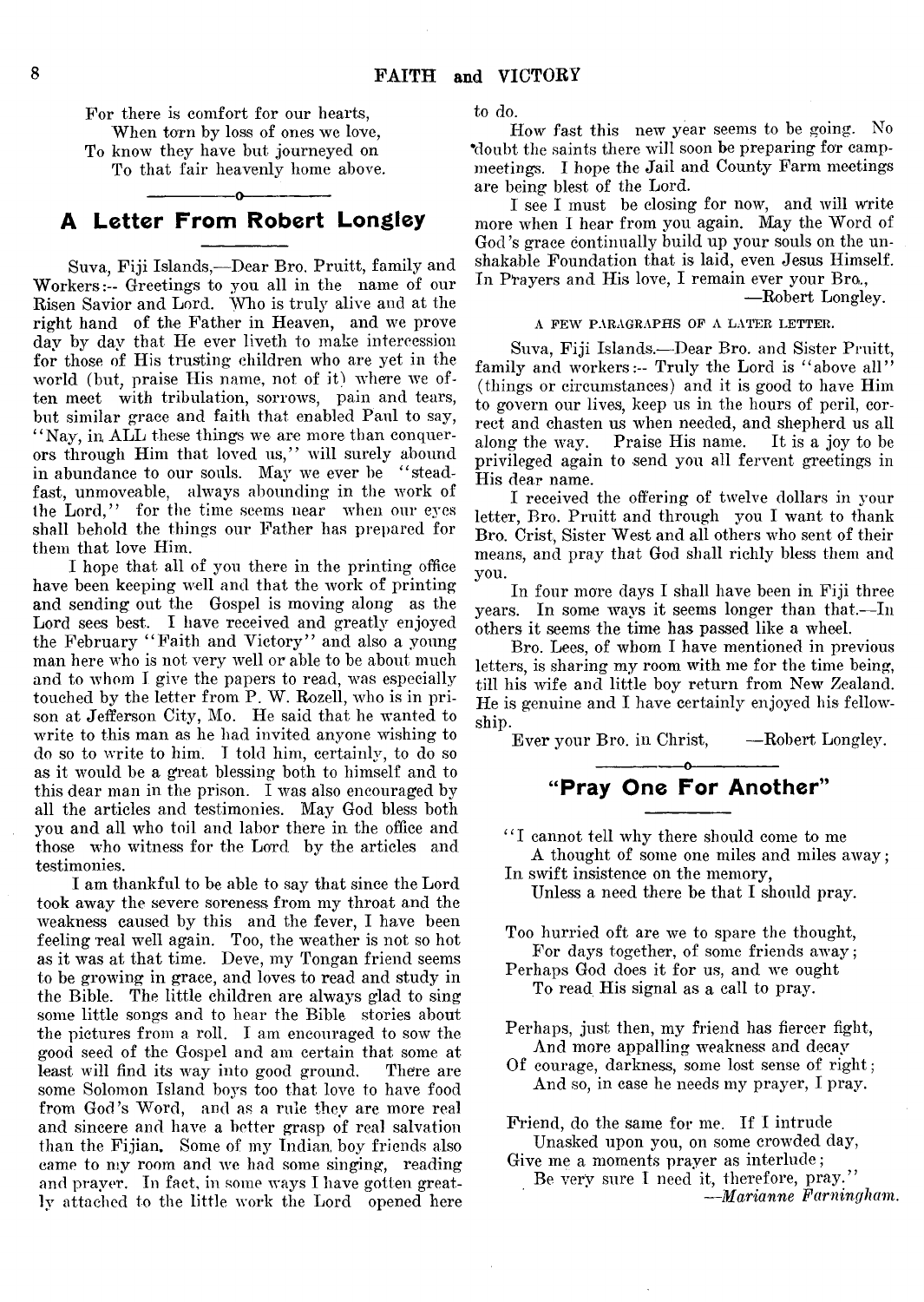# LITTLE FOLKS' PAGE

" HE SHALL GATHER THE LAMBS WITH HIS ARM, AND CARRY THEM IN HIS BOSOM" (Isaiah 40: 11).

<u>INNESSINESSES SES ESSES ESSES ESSES ESSES ESSES ESSES ESSES ESSES ESSES ESSES ESSES ESSES ESSES ESSES ESSES ES</u>

In the twilight's purple shadows When I hear Thee calling me, Unto prayer and to devotion, I will gladly follow Thee.

In our hearts made pure and holy May Thy Spirit ever reign, Over sin and death, destruction, Keeping us from every stain.

My dear Jesus, Thou has taught me Of Thy wondrous heavenly things Thou hast brought to earth from glory, And Thy praise my heart ere sings.

— I. Edith Kriebel.

Hartzell, Mo.-Dear Sir: I am a little girl twelve years old. I like to read your paper. Send me forty different tracts and paper. - Jeanetta Owens.

#### 0 0 o o

Herrin, 111.— Dear saints: I am thanking the Lord this evening for what He is to me. He is precious to me.

This evening I want to tell how the Lord healed me of the "shingles." I suppose some know what that is, but if you don't, it is a breaking out that goes around the body. I can hardly say how it hurts, but the best I know how to discribe it is, that it is a burning and itching, so that you can hardly stand your clothes to touch you. One night it was bothering me bad, I was blue and thought, Oh! why do I have to be sick like this. Then all at once the thought came to me. " You don't have to be like this, the Lord can heal you;" And Praise God he did. I didn't have to suffer six weeks as the doctor said. That night it bothered me worse than ever, but that was just the devil tempting me. The next day it did not bother me hardly any, and I thank God for it.

Folks, I have started out to serve the Lord, no matter what it takes. I am traveling the strait road; sometimes I come to a bridge, but praise God after I cross it, 1 burn it down. I may have to cross several more, but the Lord will give me grace to go through with Him. I want to go on, not go back.

I have a hurting in my left shoulder, and I want all the saints who read this, please pray that the Lord will heal me. I know He is able to do it.

I am fourteen years old and would like for some of the girls my age to write to me. My address is: 605 So. 24th St, Herrin, 111.

A friend in Christ, — Ina Burlison.

# FOLLOWING THEE The Garden of Gethsemane

The garden of Gethsemane is a very noted place to those who are interested in Bible truths. place where Christ often resorted with His disciples to commune with his Father. Just why He did, is not exactly known, but no doubt it was because of the beauty and loveliness of the garden. . We all know that a garden is noted for its beauty. So no doubt the garden of Gethsemane was very attractive to Him, because of this account.

But nevertheless, this does not concern us as much as what took place there. It was there that our blessed Saviour spent His most severe hours while here upon earth. It was there that He was suffering for you and for me. The story of His suffering is told in the four Please get your Bible and turn and read them, it will help you to see more plainly how it all came about; also give you a deeper vision of Christ's suffering for the sins of the whole world. You will find the story of His suffering in Matt. 26: 36-47,— Mark 14: 32-43,—Luke 22 : 39-47, and— John 18: 1-13.

We all know that the very purpose for the coming of the Son of God was to redeem poor sinful hu-"We ALL have sinned, and come short of the glory of God.' ' So then we know that unless someone being willing to pay the great debt, we would all be eternally lost. But thank God, there is a way provided whereby we can be saved. And that is through the atoning blood of Christ. Jesus was willing to leave His home in glory to pay the great debt, " For the Son of man, is come to seek and to save that which was lost." Luke 19: 10. Also we find in John 10: 10, why He came to this world. It reads thus, "I am come that they might have life, and that they might have it more abundantly.' ' People who live in sin, know nothing about this abundant life which is for them, if they only accept it.

Dear children, you know that when Jesus was here upon earth, He was always doing good, and teaching the people the way of salvation. But we find that not very many would accept Him, because their deeds were evil, and were in darkness, therefore He brought to them the path of life, but was rejected by a great majority as He also is today. There are not very many that are willing to suffer with Jesus. But there is yet a few who are willing to take the crucified way. This great plan of salvation was only complete when Jesus was nailed to the cross and then He said while hanging on the cruel cross, "It is finished." Meaning that He had paid the debt for every one that would believe on the sacrifice He had made.

But before this took place, let us look at Him when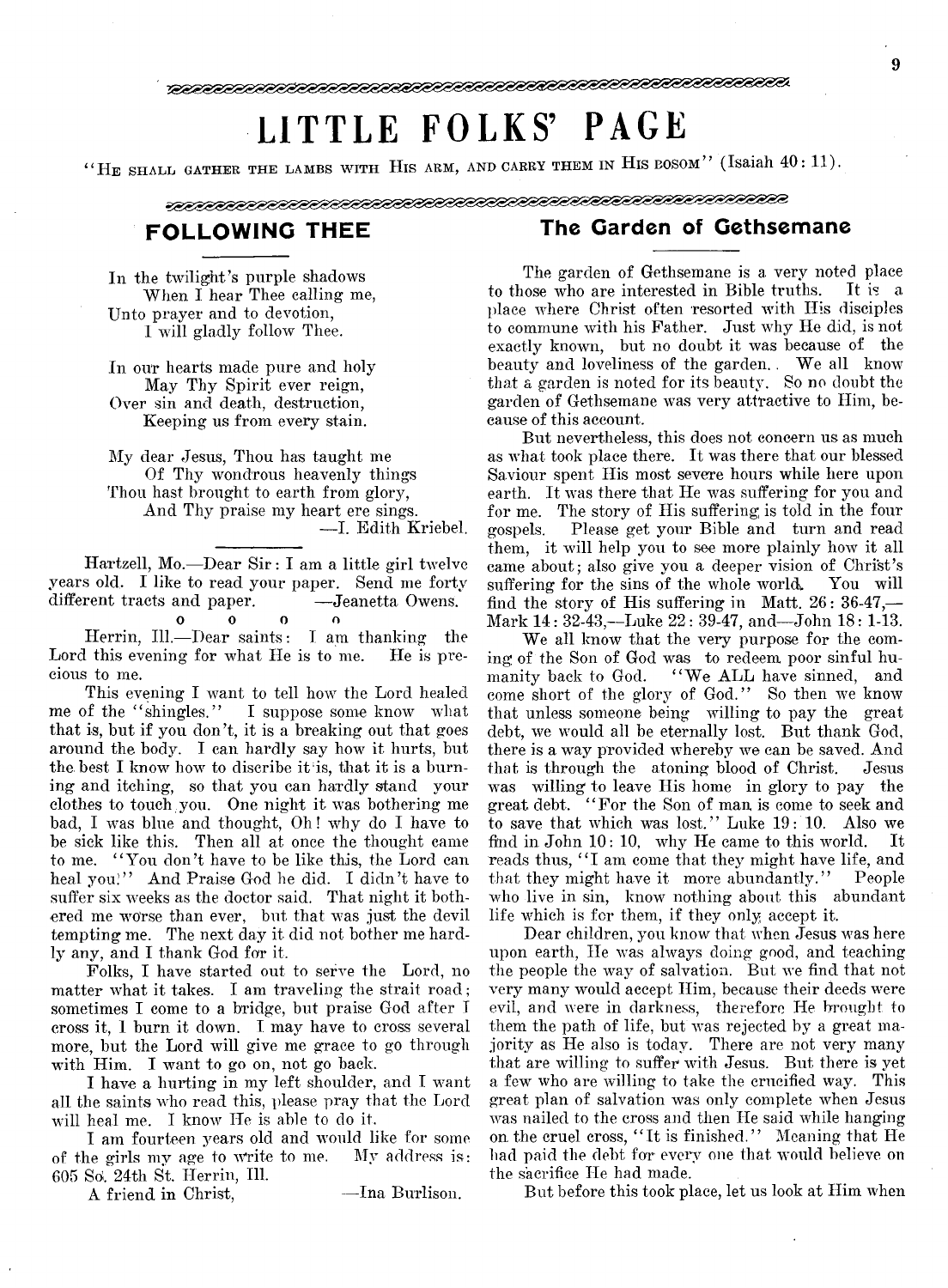He went into the garden of Gethsemane. In Matt. 26: 36-40 we read, " Then cometli Jesus with them unto a place called Gethsemane, and saith unto the disciples, Sit ye here, while I go and pray yonder. And he took with him Peter, James and John, and began to be sorrowful and very heavy. Then saith He unto them, My soul is exceeding sorrowful, even unto death: tarry ye here, and watch with me. And He went a little farther, and fell on his face, and prayed, saying, " 0 my Father, if it be possible, let this cup pass from me: nevertheless not as I will, but as thou wilt." And the story goes on further, telling how that his disciples could not stay awake with Him in this time of great sorrow and suffering. He went three times to pray and each time his disciples fell asleep. He told them to "watch and pray lest they enter into temptation," but they could not. In the gospel of Luke, we are told that He was in great agony and his sweat was as it were great drops of blood falling down to the ground. This surely must have been a time of suffering to Him, all because He loved us. The sins of the whole world were resting upon Him, but he was willing to take the suffering as it was the Father's will.

After he was overtaken in the garden IIe was captured and was taken by the soldiers before Pilate to be judged, and there the people said, crucify Him, crucify Him. And afterwards led him to Calvary's cross where He was crucified for you and me. He had paid the great debt.

So dear children, remember that His suffering in the garden of Gethsemane was not in vain, but He fulfilled his mission in this world. Then remember that He also died for YOU not excluding any. " Believe on the Lord Jesus Christ, and thou shalt be sav-<br>ed.'' Acts 16: 31. Acts 16: 31.

" For God so loved the world that he gave his only begotten Son that whosoever believeth in him should not perish, but have everlasting life." John 3: 16.

Oh, garden of Gethsemane,

Where my Saviour tasted bitter woe; There He prayed in agony, All because He loved us so.

—William Cramer.

#### CORRESPONDENCE

Swedebarg, Mo. — Dear saints and other readers: I feel like I ought to write to you this evening and speak about our great friend, Jesus. He saved my soul over eight years ago, the 13th of Dec. 1921, after I spent much time in sorrow, trouble and without any peace in my heart. But when I turned to Jesus and come to the place where I wanted salvation more than anything else, he saved me. He will save everyone when they come to the place where they want salvation above all in this world.

Dear saints, let us pray more for the poor sinners and poor souls who have once known God, but have failed to watch and pray and have let the enemy lead them back into sin. God has not refrained from

loving them, neither has his children; they are just anxious for them to come back to Father's house where there is joy and happiness, where they can enjoy all the good things that his children enjoy. Dear unsaved souls, everyone come to Jesus and you shall find rest to your souls; he is inviting all. Matt. 11: 28-30. The devil may try to discourage you, making you think that you are so bound in sin and too many things in your way to serve God, but do not listen to him; Jesus can set you free. Read Luke 4: 18. Jesus came to set the captives free; those who are bound he will loosen and free. While you have time and opportunity, do not put off salvation till too late. I find the Lord a great friend, one who understands what no earthly friend could. I trust him for soul and body, also he has healed my dear boy and gave him better health than he ever had. The Lord healed md last spring of a bad hurting around my heart. It was so bad I could hardly turn myself when lying down, and when I sat up I could hardly lie down, or when laying down it hurt me to get up and hurt me to stoop. I did not know when I might take the last breath, but I did not feel afraid to go, for Jesus was with me; how wonderful to have Jesus with us. One morning my mother and sister and I had prayer. I felt that God heard but the pain still was there for a little while, but I still believed and it quit hurting, never left even a sore place. I am afflicted in some ways yet, so dear saints pray for me that I may be healed. I am willing to bear any trials that God would want me to bear, for I know he is with us to help us. He has promised to heal and will heal, so everyone of you dear saints who read this, pray for me, for I suffer in many ways. I mean to trust God no matter what may come. Let us all be doing all we can for lost souls, let us live true; it is our life that counts more for God than anything else. May God bless each reader. ——Becky Brown.

0 0 0 0

Hennessey, Okla.—Dear saints: I am praising the dear Lord for this wonderful salvation. He saves and keeps, praise His dear name. He is a wonderful Saviour, a wonderful keeper; I am glad that He saved me when He did, with an everlasting salvation. I want to be more like Him. I want to be on the increase in my soul continually, He is also a wonderful healer, He heals concers, tumers, and all manner of diseases; all we have to do is to be obedient to his word and have that unshaken faith.

I am praising the Lord for the wonderful lesson that I learned in the minister's meeting. It was food to my soul, I want to grow and be strong in the Lord. I thank the dear Lord for the beloved saints of Tulsa. How the Lord blessed and provided in the meeting; the word of God went forth in its fullness'. Praise His dear name, for true ministers of God.

Dear ones, pray for me, that I be faithful until death, that I will do the little things He assigned me<br>to do Your Sister in Christ. — Annie Wiley. to do. Your Sister in Christ,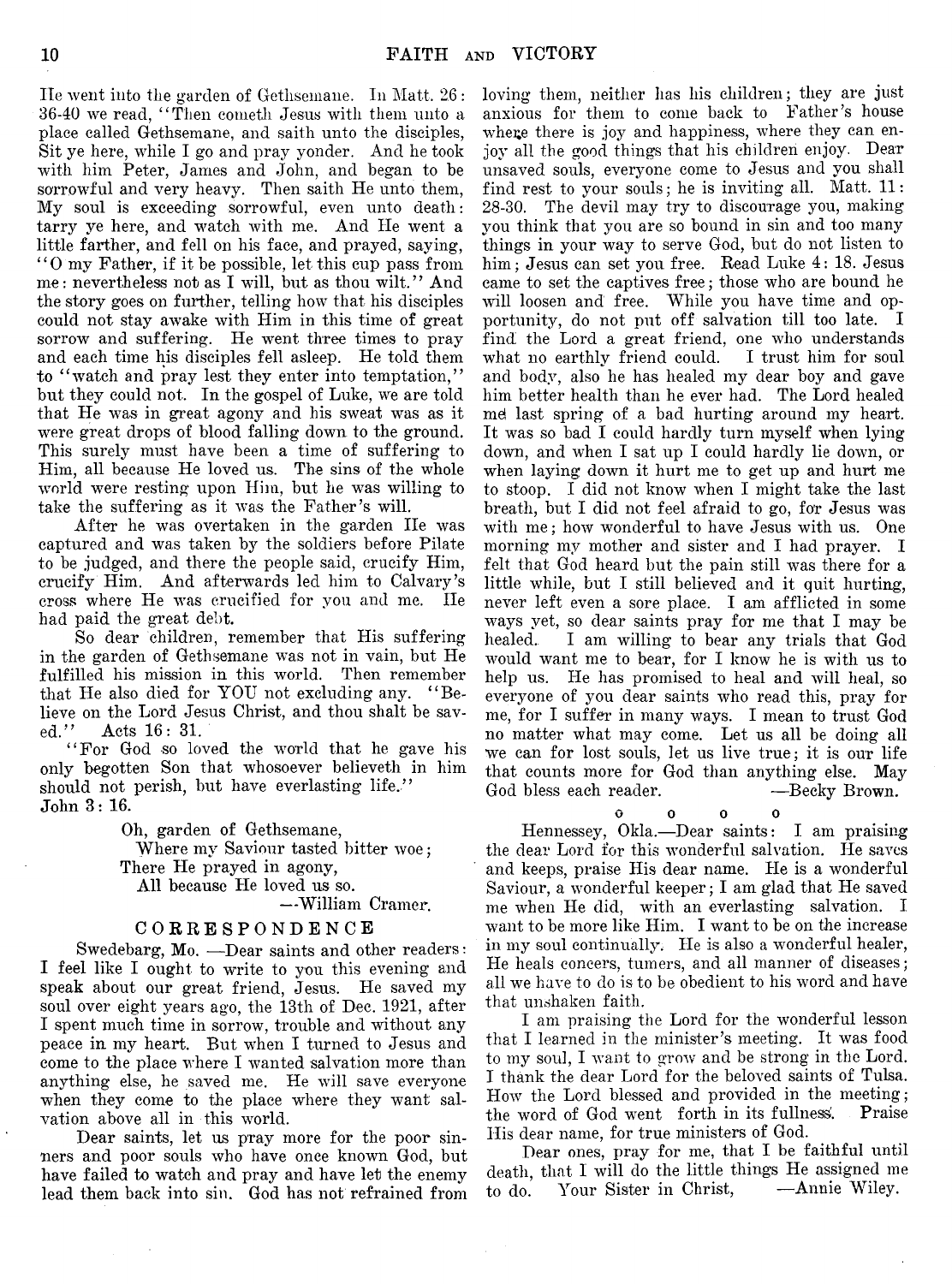Damascus, Ark.--Dear Editor: Having finished reading your paper, Faith and Victory; will now say I heartly enjoyed it. It was a great soul-feast to me. I am not able at this time to send an offering, but I will if the dear Lord blesses me and I know He will. He always has thus far. I would like to have six copies of Faith and Victories to give to my friends. I read every word in this April issue, and heartly endorse every ones writings.

I never heard this kind of preaching before, and this was the first paper I had to read; but I am deeply interested. I was quickened by the Spirit twentyeight years ago, and He is with me still. About twelve months ago, I was *so wonderfully blessed.* I cannot express my thanks.

His still small voice came to me while searching the scriptures; for what that great sin that excemps from heaven was. " For if we sin wilfully after that we have received the knowledge of the truth, there remaineth no more sacrifice for sins." Heb. 10: 26.

— Millie Jaynes.

o o o Russellville, Ark.— Dear Bro. Pruitt : Greetings in the name of our blessed Lord. I am writing to tell you of the help and pleasure your little paper "Faith and Victory" is in our home. It has helped my wife and I to understand the meaning of some of the scriptures of the Bible more plainly and fully.

May each and every one that needs the Lord in their lives read this little paper along with their Bible. If the world would only understand how badly it needs our wonderful Saviour. How blessed and beautiful He can make a person's life if they will only give their heart to Him it would be so wonderful.

I praise Him for the love He has shed abroad in jny heart. I did not know this wonderful Saviour and Redeemer until about two years ago, but praise His precious name, I found Him at last.

Pray for my wife and me, that we may continue in His love and goodness. We would love for you to keep sending the paper.

May the Lord bless you and keep this good work going, is my prayer.

Yours in Christ, —Mr. and Mrs. Mack Chenowith. 0 0 0

Purdy, Mo.— Dear Sister and Bro. Pruitt: Greeting in the precious and all-prevailing name of Jesus: May His grace and peace be abundantly yours.

I am praising God for full and free salvation; and for the blessed word of God, which is a lamp to our feet and a light to our pathway.

I have just been reading Psa. 15: 1-2, which says, "Lord, who shall abide in thy tabernacle? who shall dwell in thy holy hill? He that walketh uprightly, and speaketh the truth in his heart." These words are full of meaning to me. I am so glad that God's people have a safe dwelling place. No one but a righteous person can abide in God's tabernacle. If we dwell in God's holy hill, we must be clean; I mean to go to

heaven and to do so, I will have to obey the whole truth. My heart is fixed to live for the Lord as long as I live.

I have received May number of Faith and Victory. Every article contained therein was food and strength to my soul. May the Lord bless you all in the work is my prayer.

Please pray that I will keep humble, so I may be faithful to the end.

Your Sister in the *one* body, —Artie Bowers. ---------------- o-----------------

# The Resurrection And Reward of All Mankind

For man to honor God and reverence Him in humble submission to His wili and pleasure is wholly right and proper. Before the earth upon which we dwell was created and the things therein, He was God and He will be God after the heavens, the earth and all things therein are burned up. "Seeing then that these things shall be dissolved, what manner of persons ought ye to be in all holy conversation and godliness." Truly, each and every created being ought to honor the creator in Holiness of heart and life. Our stay here in this world at the longest is very short, and compared to eternity, is only as a watch in the night, or as a flower of the grass which is soon cut down and withereth. In another sense we spend our years here " as a tale that is told." Psa. 90: 9. As the generations before us have come upon the scene in this world, fulfilled their days and passed on ; so shall we fulfill our days and pass on unless the angel should sound his trumpet and declare that time should be no longer.

The thoughts which are upon our heart to-day, is the resurrection and the change that shall take place at that time; for the resurrection day is surely coming to all mankind, whether we are asleep in death or awake upon the earth, we shall be called upon to appear before the Judge of the whole earth, to give an account to Him of our conduct, while in this body upon the earth. Knowing this to be true, every created being ought to be deeply concerned about his or her present condition before God.

God has planned only one way for us to get into His favor now, and be prepared when the change will take place. He has only one door-way that leads to peace with Him now, and eternal glory in the end. To get in that way and to keep in that way, should be of far greater importance to us than to gain and control the wealth of the whole world. The honor, fame and wealth that men have here is as a fading leaf, it will come to nought and leave them as a pauper and a begger in the next world.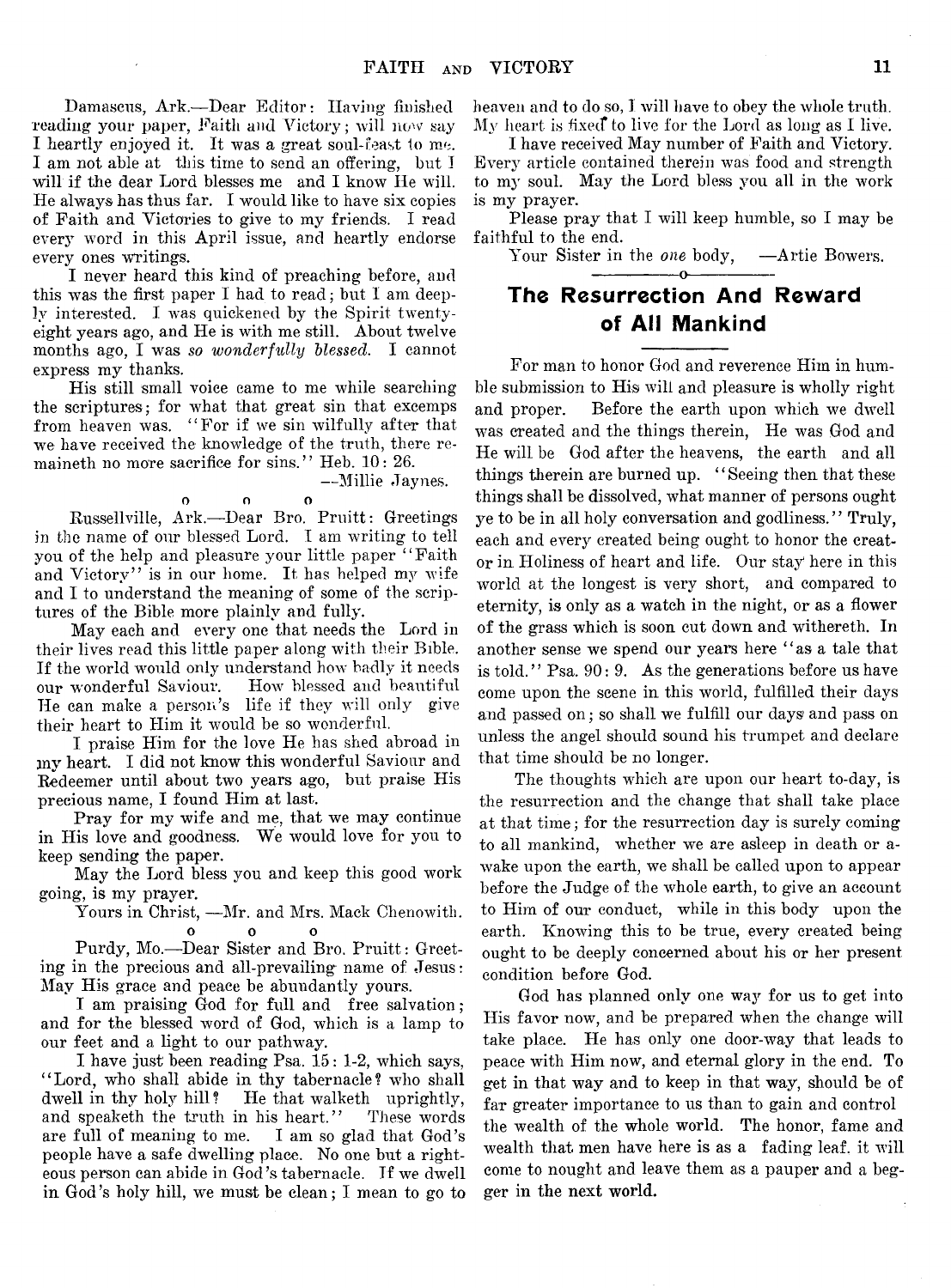The man which is on record in the sixteenth chapter of Lnke had riches, fame, honor and pleasure in this world, faired soumptously every day; but he died and was buried, took his place in hell and became a beggar, wanted Lazarus to be sent to him to dip the tip of his finger in water and cool his tongue, for he was tormented in the flame, every prayer he offered up was denied him, his doom was sealed, his opportunity was passed. This scripture alone ought to stir the deep recesses of every heart and cause them to seek God and make their wrongs right until all condemnation is lifted and they know beyond a shadow of a doubt that they have entered in at the door that leads to heaven and eternal bliss.

As man is a two fold being, (spirit and flesh) there is also a salvation for the soul and a salvation for the body, this full redemption came through Christ. Bodily redemption will come to us who are saved when Christ comes. " Who will change our vile (or corruptable) body, that it may be fashioned like unto His glorious body, according to the working whereby He is able even to subdue all things unto Himself."

Paul says, " We groan within ourselves, waiting for the adoption, to wit, the redemption of our body." The body, according to the word of God is going to be changed from a corruptable to an incorruptable body, will be changed from a mortal to an immortal being. Read 1 Cor. 15: 51-55. How blessed it will be in that day for those who are ready for the change. Men will ,not want the things of earth then, they will care nothing about the honor of men, for they shall see the end of all earthly things.

When we consider what God has in store for believers in Christ, those who have had a change of heart through faith in the atoning blood, it ought to quicken our desire and zeal to please Him, it ought to work a great carefulness in our hearts to do His bidding regardless of the cost.

In the resurrection day all people which have lived upon the.earth will receive a reward, there will not be one missed as God is over all and will bring to pass the truth written in His inspired word. Jesus says, " Marvel not at this: for the hour is coming, (future) in the which all that are in the graves shall hear His voice, and shall come forth; they that have done good, unto the resurrection of life : and they that have done evil, unto the resurrection of damnation." John 5: 28- 29. In Rev. 22: 12 we read, " And behold, I come quickly; and my reward is with me, to give every man according as his work shall be." We can clearly see that every man is going to receive a reward for deeds done while here in this mortal body. We are all earning a reward, some are earning the wages of sin, which is death and others by their faith, love and good deeds are earning the wages of righteousness, which is life eternal.

Those who reject Christ in this life are sinning sufficiently to bar them out of heaven, those who do not honor the Son, cannot honor God, as our salvation comes only through the Son, the Lamb of God. A profession without a change of heart will only betray the professing one. As the boughs of a tree receive life and nourishment through the roots and bear fruit; so also, do we receive life through Christ and bear fruit unto God. We first must be grafted into the olive tree by faith and belief before we can have any part or lot in the life from above. Jesus says, "I am the root and the offspring of David, the bright and morning star." Rev. 22: 16. To accept Him and abide in Him, means that we are fastened to the root which is the offspring of David, even Jesus Christ and if we walk in the light as he is in the light, the blood of Jesus Christ the Son of God, will cleanse us from all sin. The pure life of the Son of God will be springing up in our souls, causing us to walk in his statues and do them. He is the bright and morning star, the coming of Him into our hearts brings faith and confidence of the coming of that bright and eternal day when all tears will be wiped away, sorrow will cease and we will always and forever dwell in that unspeakable, unsearchable, everlasting glorified state.

With the wicked or Christ rejecters, it shall not be so, they will be ushered into hell and all the nations that forget God, where they will be tormented day and night. They will be in an never-ending misery, because they neglect the cleansing stream while in these mortal bodies. They said in their hearts by their actions and deeds, "we will not have this man to rule over us." Thus they have earned the wages of sin and will never again have a chance to get right with God as the door of mercy will be closed forever, how terrible and heart rendering this will be, the thought of their never ending fate will be bitter, anguish, weeping and wailing of the lost will be their companions throughout endless time.

While this life is very short, yet it means much to every soul, it is a time when they choose their own destiny. God has made every provision possible for our salvation; His plans are complete and if accepted by man, it will mean redemption for both soul and body. If man chooses to reject his plan and way, it will mean damnation and ruin throughout all ages to come.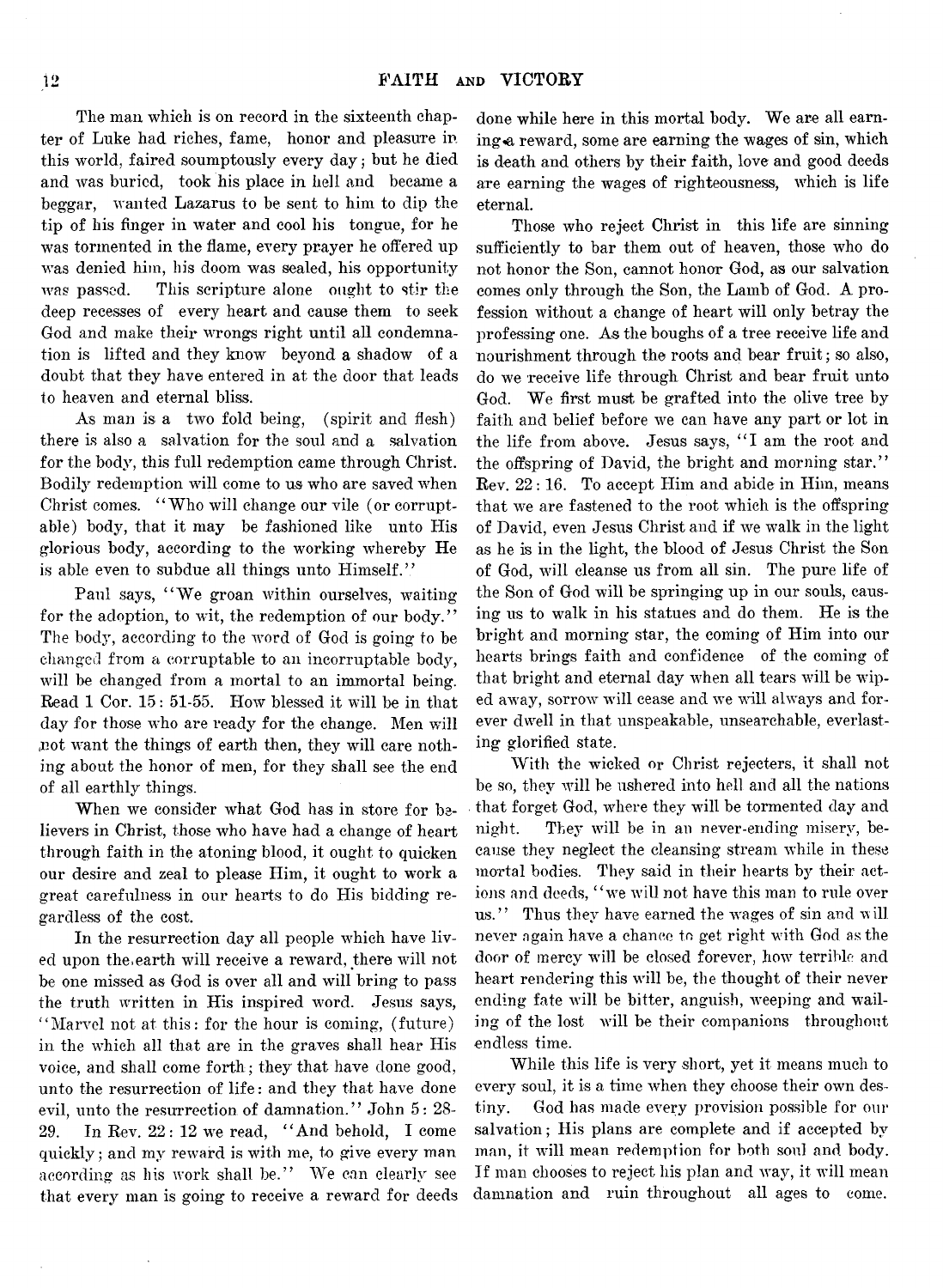Souls go to heaven, because they choose to go there. Souls go to hell and torment, because they choose to go there. God wills that all men be saved. Many men will it otherwise and choose to go on in their sin and folly and are lost.

God pronounces a blessing upon the soul that does His commandments and when God blesses, none can withhold it. Let us get in an attitude whereby God can bless us and thereby be ready in that judgment day, which is coming to everyone.

" Blessed are they that do His commandments, that they may have right to the tree of life, and may enter in through the gates into the city." Rev.  $22:14$ . Read also the following verses and see what is left out of the holy city. — Fred Pruitt. -----------------o-----------------

# The Modern Church

As, I sit and muse over the last fifteen years of my Christian experience, and view the standards of the modern church ; I am brought to think of the statements which proceeded from the mouth of the weeping Prophet (Jermiah) hundreds of years ago. These are the words which fell from his lips, " Peace, Peace, when there is no peace."

When we go back to the time of Jermiah, we find that the Jews had sunk to a deplorable condition. We read also that they caused the trouble themselves. These are the words we find in Jer. 2: 17, "Hast thou not procured this unto thyself, in that thou hast forsaken the Lord thy God, when he led thee by the way?'' Again, we find in Jer. 4: 18, "Thy way and thy doings have procured these things unto thee; this is thy wickedness, because it is bitter, because it reacheth unto thine heart." So dear reader, you see, when a Church becomes luke warm and lowers its standards, we know of a certainty that it is our own fault.

We cannot let wickedness into our hearts and be clear before God, for he says, " Be ye holy, even as I am holy." Also, " Blessed are the pure in heart, for they shall see God." So we can readily see, in order to please God, there is no chance for us to have the least bit of wickedness in our hearts.

Now, since we have found the cause of the Jewish decline, which represents the Christians of today. By the help of God, lets try and picture to ourselves the lack of Spirituality in the Modern Church. Since, we have caused the decline, we must of a necessity bring up our living conditions until we meet the requirements of God's word, if we would please God.

Jermiah pointed out the trouble to the Jews, God called them to repentance, for we read these words in

Jer. 7: 3, " Amend your ways and your doings, and I will cause you to dwell in this place." So they had a chance to redeem themselves in God's favor, but did they avail themselves of the privilege? The willful Jews did not listen. We find God promised to restore them again, Jer. 12: 15. He again exorted them to turn from their way of folly, tried to wrest their attention by sending a famine, but to no avail. So when God in his infinite mercy and wisdom could go no further, He rejected them, and pronounced judgment against them. " Thou has forsaken me, saith the Lord, thou art gone backward: therefore will I stretch out my hand against thee, and destroy thee, I am weary with repenting. And I will fan them with a fan in the gates of the land; I will bereave them of children, I will destroy my people, since they return not from their ways." Jer. 15: 6-7.

Brethren, this was a terrible thing to happen to those Jews, and how much worse is going to be our punishment if we obey not the word of God. We have had the light of the gospel, and shall I say it? I 'm afraid some are doing like the Jews, trampling it under foot, so to speak. We hear, now-a-days sad to say by professed Christians these words, " We know the church is not where it used to be, but wer'e expecting it to reform and come back to its original standing."

0, awake thou soul, who sleepeth, and pray God to stir your soul. No, reformation, that ever fell into decline ever was brought back. From the Lutherian Reformation, to the present time, God has called many out, gave them light which they walked in, but as more light came, they became careless, ceased to obey God and were cast off. Think of the great Wesleyan Movement what men of God they were, and what good they accomplished, but could they visit the earth today, they would neither recognize their leaders or teachings. The same thing happened in our New Testament Churches. Some of them would wander away and get polluted with strife, fornication and adultery, become luke warm, and then did God call'them out? His precious word does not say that, but listen Christian friend it says, "I will spue them out of my mouth." Christian reader, are we going to lapse into the same condition as this, or are we ready to gird ourselves with the armor of God and go forth to battle. You may be so steeped in sin and confusion, that you will ask this question, What is wrong? Brother, Sister, if you are honest, I will try by the help of God to point out a few things, which are wrong. I think probably I had better start with the head, or minister and then come down to the laymen.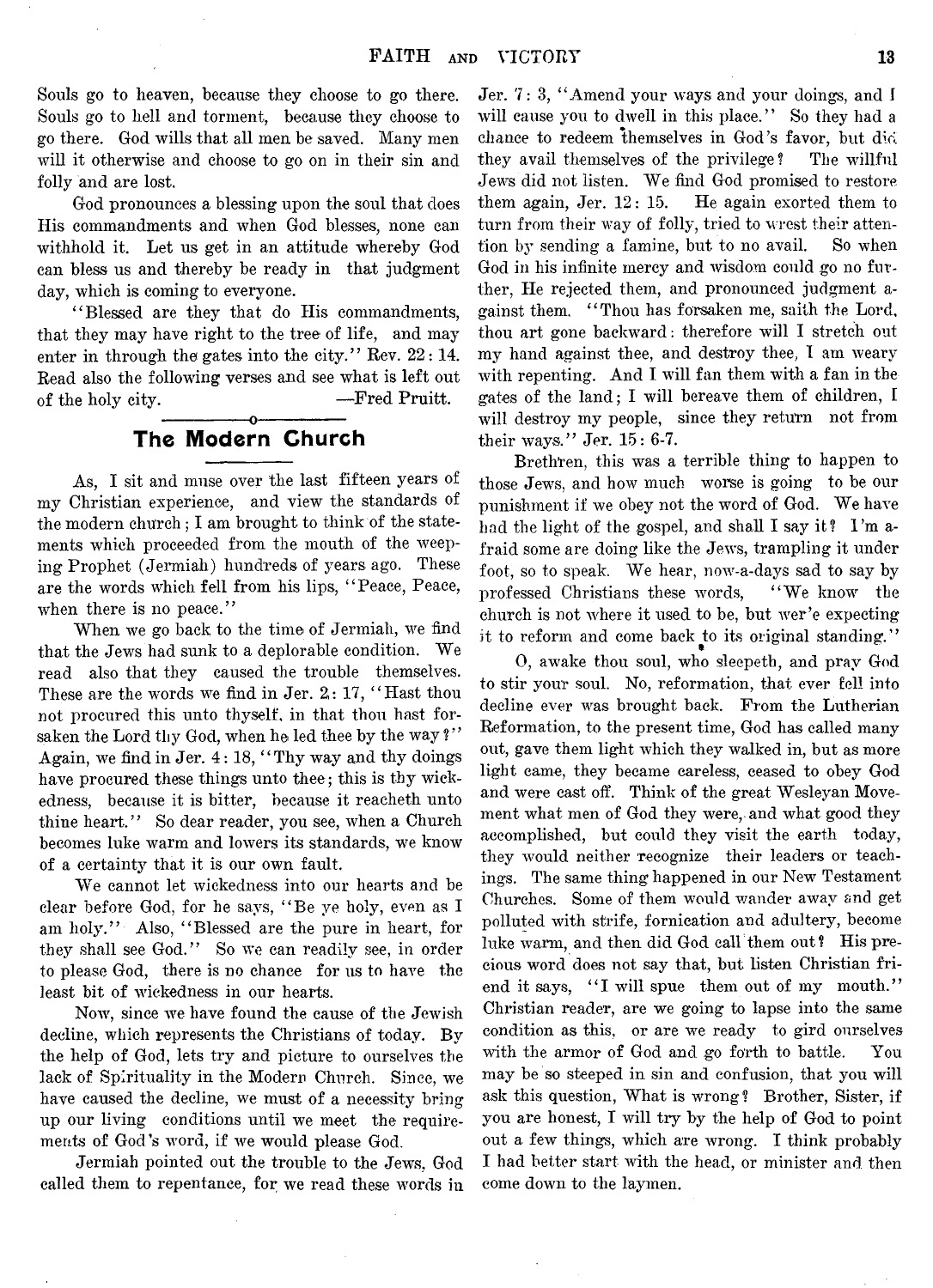The first thing I see, that is wrong, is our Ministry. Fifty percent of them, are men who have been run through a Preacher Mill (Seminary or College) and are void of a real live experience. Now, don't misunderstand me that I'm against education. God forbid. I believe God's ministers need it, but lets make it a minor and God's Spirit major. If we had more " Brush College," and ' Kneeology" instead of Seminary and Theology, God's work would prosper more and souls would be saved. I remember, when preachers, as well as their flock would lay on their faces. and pray, asking and pleading for souls, praying, God give us souls or we perish, but times have changed. Now, it's give us more salary, fine homes and larger automobiles or we leave you (the Church) to perish. No wonder, there are so many empty church buildings, and people going speedly down to ruin without a shepherd. You may ask if I believe in a salaried minister? I have known but very few ministers who received a salary that have not let down the standard. When they receive a salary, as a general rule, judgment from the pulpit ceases and they preach to please the source of their income, but when they depend on God for their living, judgment proceeds from the pulpit backed up by the Holy Ghost, and what do we have? A clear, clean-cut, out and out "Church of God." I have never seen very many crooked professors hanging around that kind of a church, for the church is usually so filled with fire, and make it so uncomfortable for those so-called spiritual icicles, that they just naturally melt and run away. Another thing I see is that they have lost authority. Their congregations do just as they please. I have in mind now a minister who I have heard preach against gold rings, (not saying a word about gold wrist watches for he gets around that saying they are useful) yet, his congregation still continues to wear their rings, beads, wrist watches and etc. Why not? They saw him baptize his sister with two rings on, and if authority does not reach to sisters in the flesh, then, why in the Church? Third, the ministers are negligent and do not cry all sin down. Powder and paint, short skirts, sleeveless gowns, permanent waves and marcels all abound in this congregation. Instead of getting on their knees in church and praying for God to save souls, (their own first) they get down sometimes and powder their noses if they happen to think they need it, and if not, talk about the latest fashions and amusements.

Sad to say in these congregations the sacred ordinances are neglected, and suppers and aid Societies

are generally substituted in place of them. Instead of eating at home, as the Bible teaches, they go to God's house of prayer and then excuse themselves that it's helping to pay the ministers and keep the building in repair, where if they were visitng the sick, and encouraging the weak hearted, God would supply all their needs.

The laymen have substituted entertainments for prayer meetings. Since they have installed a pipe organ or piano, have a few ungodly people who can sing well, and improved their place of worship with a choir loft, they reason, why not just have a little innocent entertainment for the children, it will make them bolder for God when they grow up. Well, I have never seen it work for God, but always for the Devil. For if they do get saved, the devil usually imposes a man fearing spirit upon them until they can scarcely testify to salvation. Possibly you will ask, why these people are permitted to profess in church, because the head of the church has gone wrong. Therefore the whole body suffers.

This sort of a minister is usually looking for numbers, and allows anyone to profess. He is not a Shepherd anymore, but a hireling in God's flock, as there are always a few faithful children. Do not despair like poor Elijah of old, who went and sat down under a Juniper tree and asked God to die, as he was the only one left. Was he? Say, God gave Elijah to understand that He had seven thousand that had not bowed the knee to Baal. 1 Kings 19 : 18.

Christian, awake to the situation. Don't try to cover conditions up and say Peace, Peace, when there is no peace, but gird yourself for battle; fast and pray and enter into the blood washed army of Jesus Christ. Cry sin down on every hand, although it may mean separation from the assembly where you now worship.

Let us not be like the Jews in Jermiah's time, who spu'rned all God's warnings and had to be rejected. Now, is the time to act and act quickly, as I said before, we have procured this unto ourselves, but God promised to restore us, if we'll only let Him.

Shall we do it?

O think of God's Beloved daughters, Here on earth a little while,

Spending all their precious moments After fashion dress and Style.

How unlike the lowly Jesus, IIe was not like that adorned;

With the world's pride and fashion, But was decked with cruel thorns.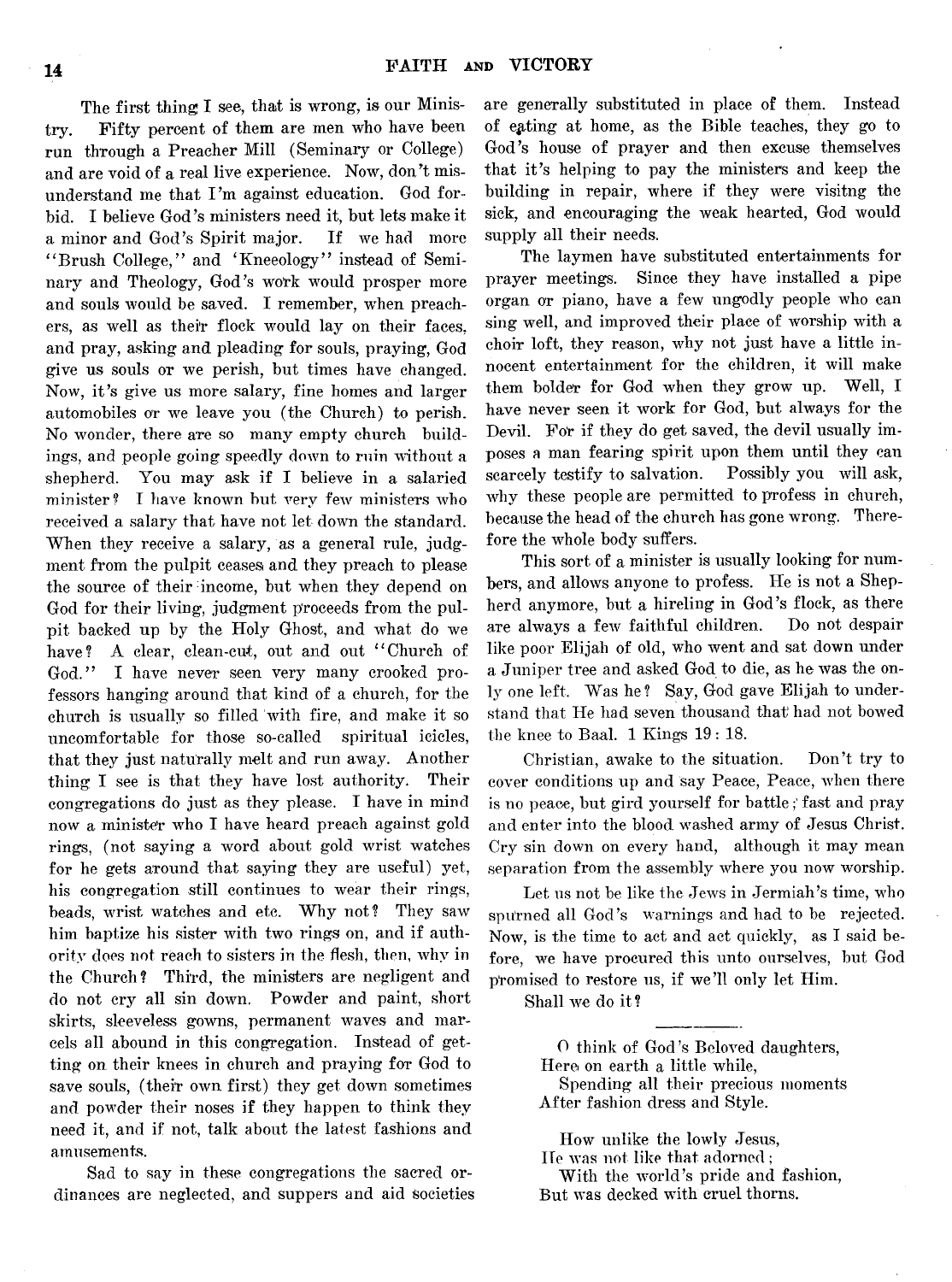# The Still Small Voice

 $\sim 10^{11}$ 

"And he came hither unto a cave, and lodged there; and, behold, the word of the Lord came to him, and he said unto him, What doest thou here, Elijah? And he said, I have been very jealous for the Lord God of hosts: for the children of Israel have forsaken thy covenant, thrown down thine altars, and slain thy prophets with the sword*;* and I, even I only, am left, and they seek my life, to take it away. And he said go forth, and stand upon the mount before the Lord. And behold, the Lord passed by, and a great strong wind rent the mountains, and brake in pieces the rocks before the Lord; but the Lord was not in the wind: and after the wind an earthquake; but the Lord was not in the earthquake: And after the earthquake a fire; but the Lord was not in the fire: And after the fire a *still small voice.* And it was so, when Elijah heard it, that he wrapped his face in his mantle, and went out and stood in the entering in of the cave. And, behold, there came a voice unto him, and said, What doest thou here Elijah? 1 Kings 19: 9-13. And in the 18th verse God tells Elijah, " Yet, I have left me seven thousand in Israel, all the knees which have not bowed unto Baal, and every mouth which hath not kissed him."

So we see when God speaks to us, it is with a *still small voice*.

Jesus says, " As many as I love, I rebuke and chasten : be zealous therefore; and repent. Behold, I stand at the door, and knock: if any man hear my voice, and open the door, I will come in to him, and will sup with him, and he with me. To him that overcometh will I grant to sit with me in my throne, even as I also overcame, and am set down with my Father in His throne." Rev. 3: 19-21.

This is the Holy Spirit's pleading with souls for entrance into their hearts, and if we give heed, all will be well with our soul; for we must give heed to the still small voice of God, pleading for us to yield our hearts and service to Him. He is trying to awaken souls out of sleep, out of slumber, out of the sin death, for we must become alive in Christ to be ready for eternity. The Holy Spirit comes with a *still small voice*, it talks to out conscience, to our inner being, pleads with our better nature to give up sin, and live for God, for he alone is able to save our soul and change our nature, and bring us unto God. In Hebrews we read, "Follow peace with all men, and holiness, without which no man shall see the Lord." Heb. 12: 14. This STILL SMALL VOICE is what causes souls to repent and

forsake the evil, and love the good. It causes us to see ourselves as sinners, miserable and lost, and without God or hope in this world, and no hope for the world to come.

I have a cartoon, that shows a long palace, it seems to extend as far as the eye can see, pillars after pillars and at the entrance is a large stone Sphinx. This building is called the Temple of Eternity and before this building are millions and millions of souls who have died and passed out of this life, standing as thick as they can stand, pleading, crying, wringing their hands and arms stretched up toward the stone structure, and the Sphinx, which is nothing but a statue. It is now too late to pray, for we must have a listening ear to real prayer. All is quiet as death, except the terrible groans and pleadings that come from the throng of never-dying souls. All is dark as night, no place to, repent and give their time and talents to God. No time now to seek God for pardon; life is spent, life is gone forever.

They stand pleading, crying, but all is still as death ; only a big stone structure before them, the souls of mankind that have not been washed and been made pure and clean in the blood of the Lamb of God, this is a sad picture, but; oh, how true.

Jesus said, in Matt. 13: 41-42. " The Son of man shall send forth his angels, and they shall gather out of his kingdom all things that offend, and them which do iniquity; and shall cast them into a furnace of fire: there shall be wailing and gnashing of teeth." Yes, Jesus knew what was before those who despised his mercy, and his blood of atonement. Nothing but godliness, can pass into the mansions prepared for those that love and serve Him.

Jesus also said, " In my Father's house are many mansions: if it were not so, I would have told you. I go to prepare a place for you. And if I go and prepare a place for you, I will come again, and receive you unto myself; that where I am, there ye may be also." John 14: 2-3. " Then shall the righteous shine forth as the sun in the kingdom of their Father." Matt. 13: 43.

This was said to those who turned away from sin and love Him, and obeyed him from the heart while in life. It was not said to the disobedient and rebellious, but was said to His followers that took up the cross and followed Jesus. Followed his example, while they lived in this world. And after He has cleansed us, we must keep our vessels pure and clean as long as we live in this world; or we'll not enter those mansions of the blessed. But, those who despised holiness and